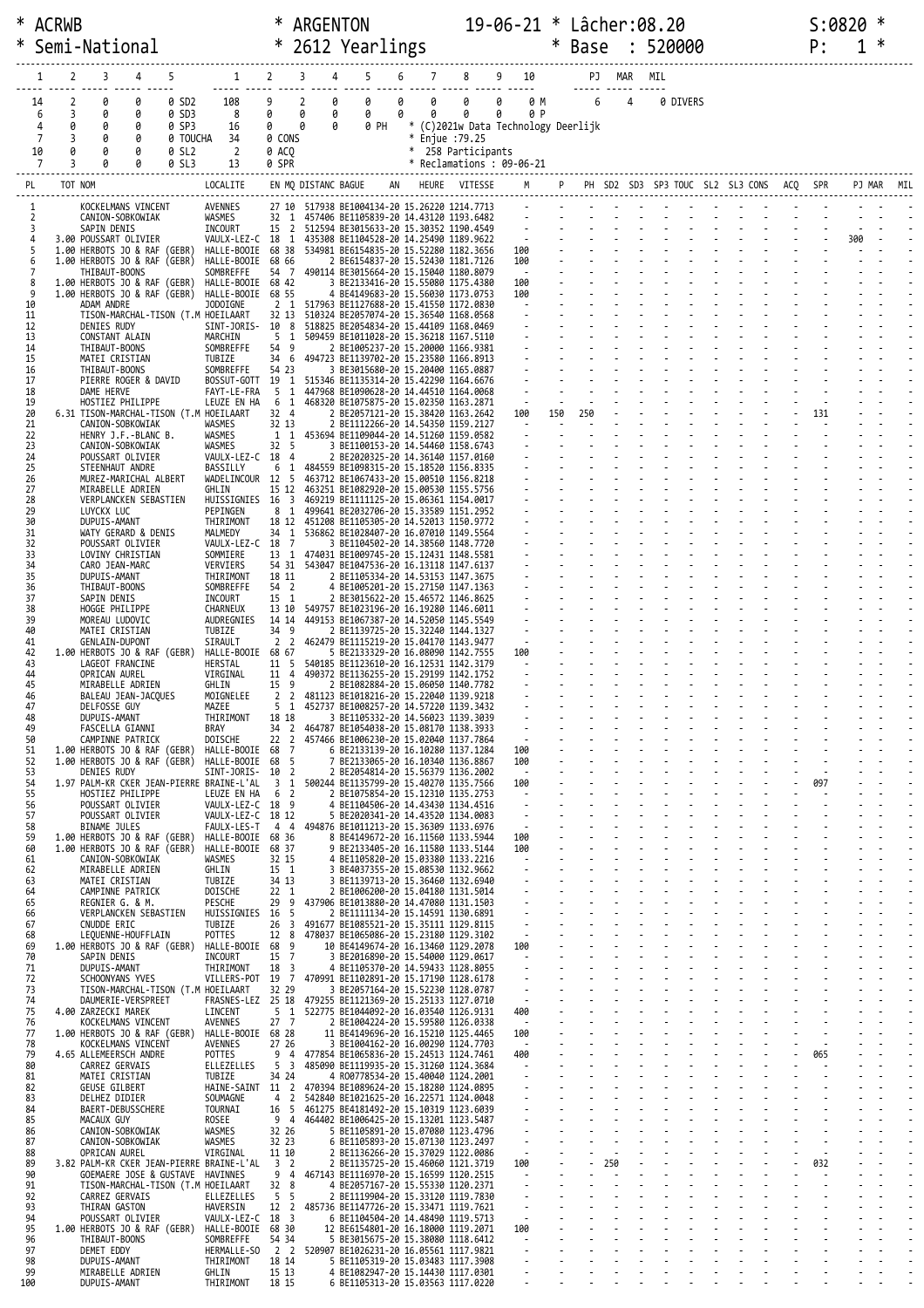|            | Semi-National                                                    | * 2612 Yearlings                                                                  |                                             |                     |                                                                                             |                                                            |                                                                                                                                                                                                                                                                                                                                                      |                                                      | * Base         | : 520000 |                                 | P: | ∗<br>2 |  |
|------------|------------------------------------------------------------------|-----------------------------------------------------------------------------------|---------------------------------------------|---------------------|---------------------------------------------------------------------------------------------|------------------------------------------------------------|------------------------------------------------------------------------------------------------------------------------------------------------------------------------------------------------------------------------------------------------------------------------------------------------------------------------------------------------------|------------------------------------------------------|----------------|----------|---------------------------------|----|--------|--|
| PL         | TOT NOM                                                          | LOCALITE                                                                          |                                             | EN MQ DISTANC BAGUE | AN                                                                                          | HEURE VITESSE M P PH SD2 SD3 SP3 TOUC SL2 SL3 CONS ACQ SPR |                                                                                                                                                                                                                                                                                                                                                      |                                                      |                |          |                                 |    |        |  |
| 101        | LUYCKX LUC                                                       | PEPINGEN                                                                          | 8 <sup>3</sup>                              |                     | 2 BE2032726-20 15.47229 1116.8115                                                           |                                                            |                                                                                                                                                                                                                                                                                                                                                      |                                                      |                |          |                                 |    |        |  |
| 102<br>103 | GRUMIAU -DE BACKER<br>1.00 HERBOTS JO & RAF (GEBR)               | NEUFVILLES  18  4  475525  BE1087341-20  15.25490  1116.7365<br>HALLE-BOOIE 68 23 |                                             |                     | 13 BE2133251-20 16.19160 1116.2491                                                          |                                                            |                                                                                                                                                                                                                                                                                                                                                      |                                                      |                |          |                                 |    |        |  |
| 104<br>105 | 1.00 HERBOTS JO & RAF (GEBR)<br>THIBAUT-BOONS                    | HALLE-BOOIE 68 26<br>SOMBREFFE                                                    | 54 13                                       |                     | 14 BE2100330-20 16.19200 1116.0939<br>6 BE1005225-20 15.39080 1116.0938                     |                                                            |                                                                                                                                                                                                                                                                                                                                                      |                                                      |                |          |                                 |    |        |  |
| 106<br>107 | THIRAN GASTON<br>DEREUX FABRICE                                  | HAVERSIN<br>PERWEZ                                                                | 12 1                                        |                     | 2 BE1147725-20 15.35171 1115.9034<br>13 12 506551 BE1128908-20 15.53590 1115.7921           |                                                            |                                                                                                                                                                                                                                                                                                                                                      |                                                      |                |          |                                 |    |        |  |
| 108<br>109 | VERPLANCKEN SEBASTIEN                                            | HUISSIGNIES 16 9<br>SOMBREFFE                                                     | 54 3                                        |                     | 3 BE1111161-20 15.20371 1115.5458                                                           |                                                            |                                                                                                                                                                                                                                                                                                                                                      |                                                      |                |          |                                 |    |        |  |
| 110        | THIBAUT-BOONS<br>VERPLANCKEN SEBASTIEN                           | HUISSIGNIES 16 11                                                                 |                                             |                     | 7 BE1099576-20 15.39210 1115.5434<br>4 BE1111131-20 15.20431 1115.2806                      |                                                            |                                                                                                                                                                                                                                                                                                                                                      |                                                      |                |          |                                 |    |        |  |
| 111<br>112 | TANDEM CANARD-MARTIN<br>REGNIER G. & M.                          | MIGNAULT<br>PESCHE                                                                | 29 23                                       |                     | 4 1 475547 BE1087854-20 15.26310 1114.9553<br>2 BE1013835-20 14.52550 1114.5010             |                                                            |                                                                                                                                                                                                                                                                                                                                                      |                                                      |                |          |                                 |    |        |  |
| 113<br>114 | KOCKELMANS VINCENT<br>SAPIN DENIS                                | AVENNES<br>INCOURT                                                                | 278<br>15 8                                 |                     | 4 BE1004147-20 16.04470 1114.3644<br>4 BE6111142-20 16.00072 1114.0442                      |                                                            |                                                                                                                                                                                                                                                                                                                                                      |                                                      |                |          |                                 |    |        |  |
| 115<br>116 | MARSILLE HADRIEN<br>SCHOONYANS YVES                              | OPHAIN-BOIS 16 1 492194 BE2055132-20 15.41500 1113.9811<br>VILLERS-POT 19 19      |                                             |                     | 2 BE1102256-20 15.22560 1113.6294                                                           |                                                            | $\frac{1}{2}$<br>$\frac{1}{2}$<br>$\frac{1}{2}$<br>$\frac{1}{2}$<br>$\frac{1}{2}$<br>$\frac{1}{2}$<br>$\frac{1}{2}$<br>$\frac{1}{2}$<br>$\frac{1}{2}$<br>$\frac{1}{2}$<br>$\frac{1}{2}$<br>$\frac{1}{2}$<br>$\frac{1}{2}$<br>$\frac{1}{2}$<br>$\frac{1}{2}$<br>$\frac{1}{2}$<br>$\frac{1}{2}$<br>$\frac{1}{2}$<br>$\frac{1}{2}$<br>$\frac{1}{2}$<br> |                                                      |                |          |                                 |    |        |  |
| 117        | 1.00 HERBOTS JO & RAF (GEBR)                                     | HALLE-BOOIE 68 64                                                                 |                                             |                     | 15 BE6154819-20 16.20250 1113.5771                                                          |                                                            |                                                                                                                                                                                                                                                                                                                                                      |                                                      |                |          |                                 |    |        |  |
| 118<br>119 | POUSSART OLIVIER<br>DECAMP ANDRE                                 | VAULX-LEZ-C 18 5<br><b>SPY</b>                                                    |                                             |                     | 7 BE1104527-20 14.51030 1113.1773<br>6 1 488604 BE1015421-20 15.39010 1112.9509             |                                                            |                                                                                                                                                                                                                                                                                                                                                      |                                                      |                |          | and a straightful contract and  |    |        |  |
| 120<br>121 | MUREZ-MARICHAL ALBERT<br>PIERRE ROGER & DAVID                    | WADELINCOUR 12 12<br>BOSSUT-GOTT 19 17                                            |                                             |                     | 2 BE1067422-20 15.16500 1112.4638<br>2 BE1135253-20 16.03230 1112.1375                      |                                                            |                                                                                                                                                                                                                                                                                                                                                      |                                                      |                |          |                                 |    |        |  |
| 122<br>123 | LAMBERT JEAN-CHRISTOPHE<br>DECELLE ROBERT                        | LANEFFE<br>NIL-S-VINCE                                                            | 5 <sub>2</sub>                              |                     | 14 3 461713 BE1013240-20 15.15310 1111.1781<br>503609 BE1131279-20 15.53180 1110.9839       |                                                            |                                                                                                                                                                                                                                                                                                                                                      |                                                      |                |          |                                 |    |        |  |
| 124<br>125 | POUSSART OLIVIER<br>DUPUIS-AMANT                                 | VAULX-LEZ-C 18<br>THIRIMONT                                                       | - 6<br>$\overline{2}$<br>18                 |                     | 8 BE1104512-20 14.52010 1110.4324<br>7 BE6082240-20 15.06213 1110.3789                      |                                                            |                                                                                                                                                                                                                                                                                                                                                      |                                                      |                |          |                                 |    |        |  |
| 126        | CANION-SOBKOWIAK                                                 | WASMES                                                                            | 32 <sup>3</sup>                             |                     | 7 BE1091598-20 15.11570 1110.3435<br>15 1 476997 BE1012419-20 15.29390 1110.1990            |                                                            |                                                                                                                                                                                                                                                                                                                                                      |                                                      |                |          |                                 |    |        |  |
| 127<br>128 | DEVOS JEAN-PIERRE<br>VERPLANCKEN SEBASTIEN                       | LE ROUX<br>HUISSIGNIES 16 7                                                       |                                             |                     | 5 BE1113643-20 15.22391 1110.1790                                                           |                                                            |                                                                                                                                                                                                                                                                                                                                                      |                                                      |                |          |                                 |    |        |  |
| 129<br>130 | REGNIER G. & M.<br><b>BAUDART DAVID</b>                          | PESCHE<br>DAILLY                                                                  | 29 12                                       |                     | 3 BE1013865-20 14.54280 1110.1217<br>23 18 438000 BE1012930-20 14.54449 1109.5677           |                                                            |                                                                                                                                                                                                                                                                                                                                                      |                                                      |                |          |                                 |    |        |  |
| 131<br>132 | TISON-MARCHAL-TISON (T.M HOEILAART<br>PIERRE ROGER & DAVID       | BOSSUT-GOTT 19 10                                                                 | 32 27                                       |                     | 5 BE2057014-20 15.59570 1109.5206<br>3 BE1135339-20 16.04310 1109.4241                      |                                                            | $\begin{array}{ccc}\n & - & - \\ 100 & & -\n\end{array}$                                                                                                                                                                                                                                                                                             |                                                      |                |          | and a state of the state of the |    |        |  |
| 133<br>134 | 1.00 HERBOTS JO & RAF (GEBR)<br>CROWET JEAN MARIE                | HALLE-BOOIE 68 62<br>BOUSSU-LEZ-                                                  |                                             |                     | 16 BE2133048-20 16.22130 1109.4204<br>4 1 453005 BE1097560-20 15.08280 1109.0379            |                                                            |                                                                                                                                                                                                                                                                                                                                                      |                                                      |                |          |                                 |    |        |  |
| 135        | THIBAUT-BOONS                                                    | SOMBREFFE                                                                         | 54 25                                       |                     | 8 BE1005240-20 15.41570 1108.9807                                                           |                                                            |                                                                                                                                                                                                                                                                                                                                                      |                                                      |                |          |                                 |    |        |  |
| 136<br>137 | REGNIER G. & M.<br>THIBAUT-BOONS                                 | PESCHE<br>SOMBREFFE                                                               | 29 14<br>54 30                              |                     | 4 BE1013898-20 14.54530 1108.9503<br>9 BE1005216-20 15.42050 1108.6462                      |                                                            |                                                                                                                                                                                                                                                                                                                                                      |                                                      |                |          |                                 |    |        |  |
| 138<br>139 | CARO JEAN-MARC<br>DECELLE ROBERT                                 | VERVIERS<br>NIL-S-VINCE                                                           | 54 54<br>5 1                                |                     | 2 BE1047640-20 16.30028 1108.1536<br>2 BE1131283-20 15.54290 1108.0912                      |                                                            |                                                                                                                                                                                                                                                                                                                                                      |                                                      |                |          |                                 |    |        |  |
| 140<br>141 | REGNIER G. & M.<br>BOBOC MARIUS                                  | PESCHE<br>BASSILY                                                                 | 29 10<br>33 7                               |                     | 5 BE1013849-20 14.55180 1107.7814<br>484703 BE1096594-20 15.37360 1107.6394                 |                                                            |                                                                                                                                                                                                                                                                                                                                                      |                                                      |                |          |                                 |    |        |  |
| 142<br>143 | DOC. TEAM DELHOVE-PAESMA SART-DAMES- 51 31                       | HUISSIGNIES 16 6                                                                  |                                             |                     | 489201 BE1103570-20 15.41450 1107.4160                                                      |                                                            |                                                                                                                                                                                                                                                                                                                                                      |                                                      |                |          |                                 |    |        |  |
| 144        | VERPLANCKEN SEBASTIEN<br>COLIN LEON                              | ANHEE                                                                             | $\overline{2}$<br>6                         |                     | 6 BE1111127-20 15.23501 1107.0794<br>476435 BE1009672-20 15.30331 1106.5687                 |                                                            | $\sim$                                                                                                                                                                                                                                                                                                                                               |                                                      |                |          |                                 |    |        |  |
| 145<br>146 | MICHAUX FRAN OIS<br>3.50 CLEMENT DANIEL                          | MARIEMBOURG 39 5<br>HERMETON-SU 2 1                                               |                                             |                     | 445612 BE1013425-20 15.02440 1106.4691<br>465756 BE1014312-20 15.21060 1106.0461            |                                                            | $\sim 10^{-11}$<br>100                                                                                                                                                                                                                                                                                                                               | 050*                                                 |                |          |                                 |    | $-200$ |  |
| 147<br>148 | LEQUENNE-HOUFFLAIN<br>SURAIN - PION                              | POTTES<br>HAUTRAGE                                                                | 12 6                                        |                     | 2 BE1065046-20 15.32170 1105.8418<br>43 13 459952 BE1067360-20 15.16001 1105.6494           |                                                            | $\sim 100$                                                                                                                                                                                                                                                                                                                                           |                                                      |                |          |                                 |    |        |  |
| 149<br>150 | LEQUENNE-HOUFFLAIN<br>DOC. TEAM DELHOVE-PAESMA SART-DAMES- 51 51 | POTTES                                                                            | 12 4                                        |                     | 3 BE1065073-20 15.32300 1105.2879<br>2 BE1103553-20 15.42420 1105.0395                      |                                                            |                                                                                                                                                                                                                                                                                                                                                      |                                                      |                |          | design and a state of the state |    |        |  |
| 151        | 1.00 HERBOTS JO & RAF (GEBR) HALLE-BOOIE 68 54                   |                                                                                   | 7 <sub>1</sub>                              |                     | 17 BE2133130-20 16.24130 1104.8381                                                          |                                                            | $\begin{array}{c}\n100 \\ -1\n\end{array}$<br>$\mathcal{L}(\mathcal{L})$ and $\mathcal{L}(\mathcal{L})$                                                                                                                                                                                                                                              |                                                      |                |          |                                 |    |        |  |
| 152<br>153 | DEFOSSEZ FRANCIS ET KEVI RUMES<br>ALBERT MICHEL                  | AUVELAIS                                                                          | 2 <sub>1</sub>                              |                     | 457269 BE1061359-20 15.13530 1104.8258<br>482683 BE1005187-20 15.37019 1104.4577            |                                                            |                                                                                                                                                                                                                                                                                                                                                      |                                                      |                |          |                                 |    |        |  |
| 154<br>155 | NOVAK OLIVIER<br><b>GEUSE GILBERT</b>                            | MERBES-LE C 50 1<br>HAINE-SAINT 11 1                                              |                                             |                     | 455820 BE1105439-20 15.12520 1104.0368<br>2 BE1089636-20 15.26050 1103.9953                 |                                                            |                                                                                                                                                                                                                                                                                                                                                      |                                                      |                |          |                                 |    |        |  |
| 156<br>157 | ROCH ROBERT<br>DE NORRE-COLLIN                                   | GREZ-DOICEA 10 4 514396 BE1127745-20 16.05570 1103.9725<br>RANSART                |                                             |                     | 28 12 478712 BE1107468-20 15.33421 1103.7818                                                |                                                            |                                                                                                                                                                                                                                                                                                                                                      |                                                      |                |          |                                 |    |        |  |
| 158<br>159 | THIBAUT-BOONS<br>BRAGARD DANIEL & XAVIER HEUSY                   | SOMBREFFE                                                                         | 54 6                                        |                     | 10 BE3015678-20 15.44030 1103.7361<br>31 1 543989 BE1019729-20 16.32560 1103.5752           |                                                            |                                                                                                                                                                                                                                                                                                                                                      |                                                      |                |          |                                 |    |        |  |
| 160        | THIBAUT-BOONS                                                    | SOMBREFFE                                                                         | 54 16                                       |                     | 11 BE3015656-20 15.44070 1103.5704                                                          |                                                            |                                                                                                                                                                                                                                                                                                                                                      |                                                      |                |          |                                 |    |        |  |
| 161<br>162 | DE NORRE-COLLIN<br>PARENT-BERWAER                                | RANSART<br>LE ROUX                                                                | 28 1                                        |                     | 2 BE1107472-20 15.33521 1103.3578<br>9 8 477374 BE1012241-20 15.32400 1103.3297             |                                                            | $\sim$                                                                                                                                                                                                                                                                                                                                               |                                                      |                |          |                                 |    |        |  |
| 163<br>164 | 1.00 HERBOTS JO & RAF (GEBR)<br>DECELLE ROBERT                   | HALLE-BOOIE 68 59<br>NIL-S-VINCE                                                  | 5 5                                         |                     | 18 BE6154812-20 16.24590 1103.0915<br>3 BE1131230-20 15.56330 1103.0752                     |                                                            | 100<br>$\sim 100$ m $^{-1}$                                                                                                                                                                                                                                                                                                                          |                                                      |                |          |                                 |    |        |  |
| 165<br>166 | DELAERE-DE WISPELAERE-DR GHLIN<br>GOOSSENS ANTONIO               | SAINT-VAAST                                                                       | 38 5<br>9<br>$\overline{4}$                 |                     | 462630 BE1085014-20 15.19320 1102.7253<br>469399 BE1092072-20 15.25460 1102.4794            |                                                            | $\sim$                                                                                                                                                                                                                                                                                                                                               |                                                      |                |          |                                 |    |        |  |
| 167        | HABERT PIERRE                                                    | HOLLAIN<br>VERVIERS                                                               | $\overline{2}$<br>3<br>54 9                 |                     | 458499 BE1077947-20 15.15539 1102.4305<br>3 BE1047653-20 16.32368 1102.3798                 |                                                            | $\sim$<br>100                                                                                                                                                                                                                                                                                                                                        | $\overline{\phantom{a}}$<br>$\overline{\phantom{a}}$ | 150*<br>$\sim$ |          |                                 |    |        |  |
| 168<br>169 | 2.50 CARO JEAN-MARC<br>DECENDRE GUILLAUME                        | CH TELET                                                                          | 15 5                                        |                     | 475005 BE1108134-20 15.31039 1101.9336                                                      |                                                            | $\sim 10^{-1}$                                                                                                                                                                                                                                                                                                                                       | $\sim$                                               | $\blacksquare$ |          |                                 |    |        |  |
| 170<br>171 | POUSSART OLIVIER<br>THIBAUT-BOONS                                | VAULX-LEZ-C 18 17<br>SOMBREFFE                                                    | 54 21                                       |                     | 9 BE2020332-20 14.55030 1101.9061<br>12 BE3015660-20 15.44500 1101.7924                     |                                                            |                                                                                                                                                                                                                                                                                                                                                      |                                                      |                |          |                                 |    |        |  |
| 172<br>173 | <b>FESLER ROBERT</b><br>CANION-SOBKOWIAK                         | <b>FLORENNES</b><br>WASMES                                                        | 12 1<br>32 8                                |                     | 461312 BE1097699-20 15.18420 1101.7722<br>8 BE1105819-20 15.15140 1101.5638                 |                                                            |                                                                                                                                                                                                                                                                                                                                                      |                                                      |                |          |                                 |    |        |  |
| 174<br>175 | DAMRY-DEPIERREUX<br>DANGREAU JEAN-MARC                           | RETINNE<br><b>BLATON</b>                                                          | 9 <sub>1</sub><br>7 1                       |                     | 540007 BE1042545-20 16.30151 1101.4894<br>460188 BE1109921-20 15.17500 1101.3674            |                                                            | $\sim$ $-$                                                                                                                                                                                                                                                                                                                                           | $\sim$                                               |                |          |                                 |    |        |  |
| 176        | BONNECHERE VINCENT                                               | WAREMME                                                                           | $\overline{2}$<br>17                        |                     | 531805 BE1032907-20 16.22541 1101.2698                                                      |                                                            | $\sim 10^{-11}$                                                                                                                                                                                                                                                                                                                                      |                                                      |                |          |                                 |    |        |  |
| 177<br>178 | 1.75 ZARZECKI MAREK<br><b>QUINTARD THOMAS</b>                    | LINCENT<br>KAIN                                                                   | 5<br>$\overline{3}$<br>13<br>$\overline{4}$ |                     | 2 BE1044009-20 16.14450 1101.1585<br>467225 BE4052385-20 15.24220 1100.9936                 |                                                            | $175*$<br>$\sim 10^{-1}$                                                                                                                                                                                                                                                                                                                             |                                                      |                |          |                                 |    |        |  |
| 179<br>180 | DAME HERVE<br>MATEI CRISTIAN                                     | FAYT-LE-FRA<br>TUBIZE                                                             | 5<br>$\overline{3}$<br>34 5                 |                     | 2 BE1090616-20 15.06570 1100.7937<br>5 BE1139719-20 15.49340 1100.4441                      |                                                            | $\sim$                                                                                                                                                                                                                                                                                                                                               | $\Box$                                               |                |          |                                 |    |        |  |
| 181<br>182 | GRUMIAU -DE BACKER<br>GEUSE GILBERT                              | NEUFVILLES<br>HAINE-SAINT 11 3                                                    | 18 6                                        |                     | 2 BE1087329-20 15.32140 1100.1581<br>3 BE1089634-20 15.27360 1100.0795                      |                                                            |                                                                                                                                                                                                                                                                                                                                                      |                                                      |                |          |                                 |    |        |  |
| 183<br>184 | CARREZ GERVAIS<br>TISON-MARCHAL-TISON (T.M HOEILAART             | ELLEZELLES                                                                        | 5 1<br>32 22                                |                     | 3 BE1119967-20 15.41050 1099.7695<br>6 BE2057113-20 16.04020 1099.7572                      |                                                            |                                                                                                                                                                                                                                                                                                                                                      |                                                      |                |          |                                 |    |        |  |
| 185        | ROCH ROBERT                                                      | GREZ-DOICEA 10 9                                                                  |                                             |                     | 2 BE1127720-20 16.07470 1099.6458                                                           |                                                            |                                                                                                                                                                                                                                                                                                                                                      |                                                      |                |          |                                 |    |        |  |
| 186<br>187 | FLASSE SAMUEL<br>DE KEYSER-DETHIER                               | AUDREGNIES<br>SOUMAGNE                                                            |                                             |                     | 18 7 449032 001067345-20 15.08250 1099.4458<br>20 12 540494 BE1021037-20 16.31370 1099.4216 |                                                            | $\sim$                                                                                                                                                                                                                                                                                                                                               | $\mathcal{L}_{\mathcal{A}}$                          |                |          |                                 |    |        |  |
| 188<br>189 | BARLET YOHAN<br>MICHAUX FRAN OIS                                 | CHATELINEAU<br>MARIEMBOURG 39 10                                                  | 6 1                                         |                     | 478563 BE1108047-20 15.35441 1098.2891<br>2 BE1013485-20 15.05520 1097.9271                 |                                                            |                                                                                                                                                                                                                                                                                                                                                      |                                                      |                |          |                                 |    |        |  |
| 190<br>191 | LEFOUR LAURENT<br>ZARZECKI MAREK                                 | LABUISSIERE<br>LINCENT                                                            | 8 2<br>5<br>$\overline{4}$                  |                     | 455657 BE1089784-20 15.15019 1097.8849<br>3 BE2098386-20 16.16120 1097.8055                 |                                                            | $\sim$                                                                                                                                                                                                                                                                                                                                               |                                                      |                |          |                                 |    |        |  |
| 192        | MUREZ-MARICHAL ALBERT                                            | WADELINCOUR 12 8                                                                  |                                             |                     | 3 BE1067425-20 15.22250 1097.7597                                                           |                                                            | $\sim 10^{-1}$                                                                                                                                                                                                                                                                                                                                       | $\blacksquare$<br>$\sim$                             |                |          |                                 |    |        |  |
| 193<br>194 | 1.00 CARO JEAN-MARC<br>LOVINY CHRISTIAN                          | VERVIERS<br>SOMMIERE                                                              | 54 2<br>13 8                                |                     | 4 BE1047590-20 16.34468 1097.5524<br>2 BE1009783-20 15.32141 1096.6974                      |                                                            | 100<br>$\sim 100$                                                                                                                                                                                                                                                                                                                                    |                                                      |                |          |                                 |    |        |  |
| 195<br>196 | VERPLANCKEN SEBASTIEN<br>MARTIN MICHAEL                          | HUISSIGNIES 16 4<br>NIL-S-VINCE                                                   | 7 4                                         |                     | 7 BE1111202-20 15.28021 1096.2164<br>502285 BE1133349-20 15.58160 1096.0540                 |                                                            |                                                                                                                                                                                                                                                                                                                                                      |                                                      |                |          |                                 |    |        |  |
| 197<br>198 | CHARLIER ETIENNE<br>HERBOTS JO & RAF (GEBR)                      | PETIGNY<br>HALLE-BOOIE 68 35                                                      | 6 <sub>2</sub>                              |                     | 442094 BE1006959-20 15.03230 1095.9650<br>19 BE2133301-20 16.28110 1095.8608                |                                                            | $\sim$                                                                                                                                                                                                                                                                                                                                               | $\mathcal{L}_{\mathcal{A}}$<br>$\omega$              |                |          |                                 |    |        |  |
| 199<br>200 | PIERRE ROGER & DAVID<br>MARIT CHRISTOPHE                         | BOSSUT-GOTT 19 15<br>CORROY-LE-G 11 6                                             |                                             |                     | 4 BE1135277-20 16.10320 1095.2380<br>504992 BE1133703-20 16.01050 1095.2294                 |                                                            |                                                                                                                                                                                                                                                                                                                                                      | $\sim$                                               |                |          |                                 |    |        |  |
| 201        | LUYCKX LUC                                                       | PEPINGEN                                                                          | 8 <sub>4</sub>                              |                     | 3 BE2032758-20 15.56239 1094.7476                                                           |                                                            |                                                                                                                                                                                                                                                                                                                                                      |                                                      |                |          |                                 |    |        |  |
| 202<br>203 | MATEI CRISTIAN<br>LUYCKX LUC                                     | TUBIZE<br>PEPINGEN                                                                | 34 15<br>8<br>-5                            |                     | 6 BE1139717-20 15.51590 1094.5603<br>4 BE2032707-20 15.56289 1094.5478                      |                                                            |                                                                                                                                                                                                                                                                                                                                                      | $\mathcal{L}_{\mathcal{A}}$                          |                |          |                                 |    |        |  |
| 204<br>205 | KOCKELMANS VINCENT<br>TANDEM CANARD-MARTIN                       | AVENNES<br>MIGNAULT                                                               | 27 <sup>9</sup><br>4 <sub>2</sub>           |                     | 5 BE1004249-20 16.13130 1094.5050<br>2 BE1087860-20 15.34320 1094.3855                      |                                                            | $\mathbb{Z}^{\mathbb{Z}}$                                                                                                                                                                                                                                                                                                                            | $\Box$                                               |                |          |                                 |    |        |  |
| 206<br>207 | DANIEL-HOYAS<br>HERBOTS JO & RAF (GEBR)                          | <b>JEMAPPES</b><br>HALLE-BOOIE 68 31                                              | 3 <sup>3</sup>                              |                     | 460318 BE1115038-20 15.20379 1094.3494<br>20 BE2133358-20 16.28580 1094.1053                |                                                            |                                                                                                                                                                                                                                                                                                                                                      |                                                      |                |          |                                 |    |        |  |
| 208<br>209 | DOC. TEAM DELHOVE-PAESMA SART-DAMES-<br>DENTENEER DANIEL         | PERONNES-LE 10 1 467645 BE1092191-20 15.27442 1093.3012                           | 51 2                                        |                     | 3 BE1103522-20 15.47160 1093.7569                                                           |                                                            |                                                                                                                                                                                                                                                                                                                                                      |                                                      |                |          |                                 |    |        |  |
|            |                                                                  |                                                                                   |                                             |                     |                                                                                             |                                                            |                                                                                                                                                                                                                                                                                                                                                      |                                                      |                |          |                                 |    |        |  |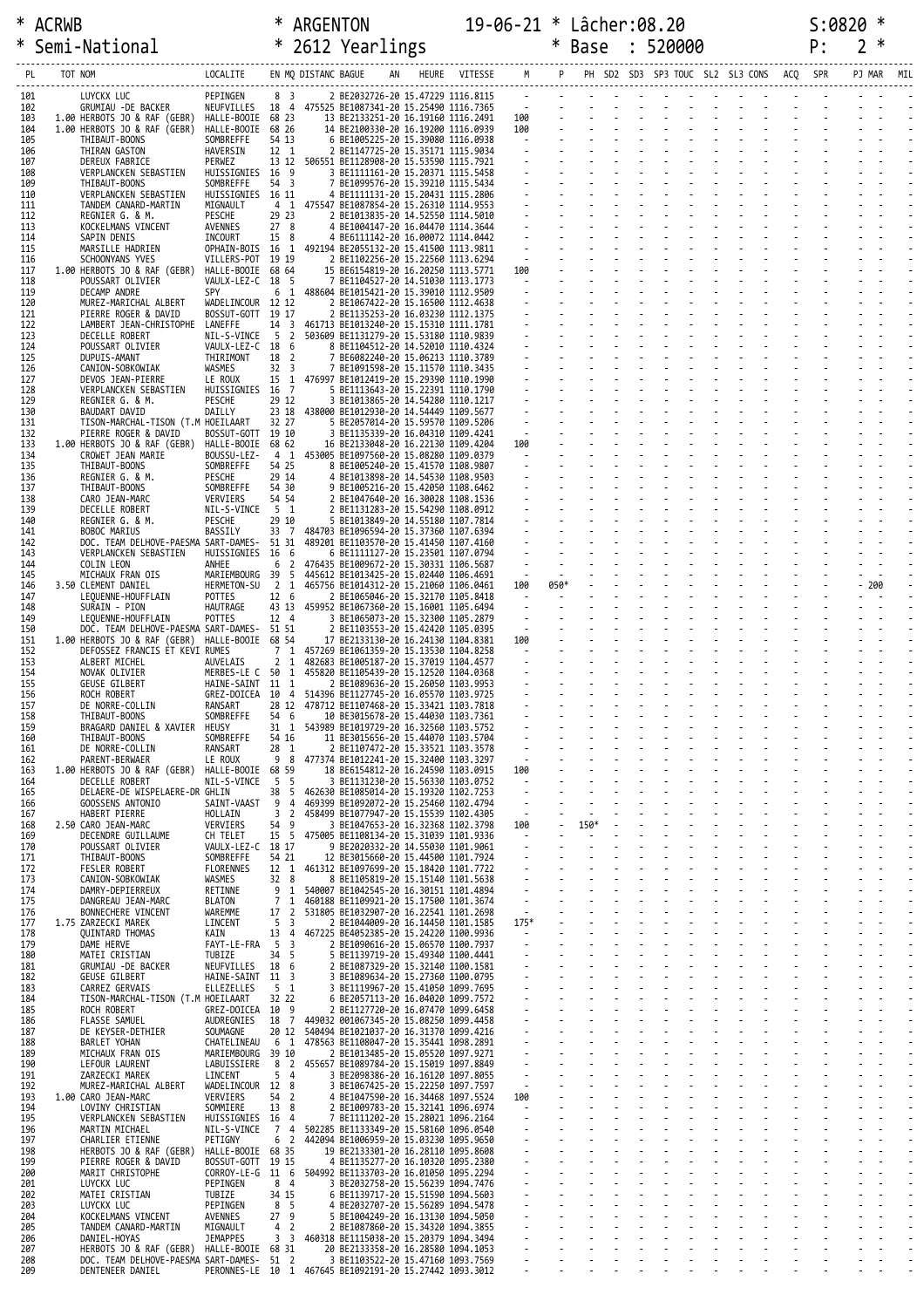|            | * Semi-National                                                                      |                                  |                     | * 2612 Yearlings                                                                             |                 |                                                             | * Base |                | 520000                   |                                          | P: | 3      |     |
|------------|--------------------------------------------------------------------------------------|----------------------------------|---------------------|----------------------------------------------------------------------------------------------|-----------------|-------------------------------------------------------------|--------|----------------|--------------------------|------------------------------------------|----|--------|-----|
| PL         | LOCALITE<br>TOT NOM                                                                  |                                  | EN MQ DISTANC BAGUE |                                                                                              | HEURE VITESSE M |                                                             |        |                |                          | PH SD2 SD3 SP3 TOUC SL2 SL3 CONS ACQ SPR |    | PJ MAR | MIL |
| 210        | BAUDART DAVID<br>DAILLY                                                              | $23 \quad 4$                     |                     | 2 BE1012988-20 15.00379 1093.2735                                                            |                 | والمتواصل والمتواطن والمتواطن والمتواطن والمتواطن والمتواطن |        |                |                          |                                          |    |        |     |
| 211<br>212 | GHLIN<br>MIRABELLE ADRIEN<br>OTEPPE<br>GERMAIN NICOLAS                               | 15 14                            |                     | 5 BE1082889-20 15.23440 1093.2607<br>19 9 512613 BE1040457-20 16.08540 1093.2246             |                 |                                                             |        |                |                          | <u> Englished (Berger)</u>               |    |        |     |
| 213<br>214 | SOMBREFFE<br>THIBAUT-BOONS<br>HERSTAL<br>LAGEOT FRANCINE                             | 54 5<br>11 1                     |                     | 13 BE1005215-20 15.48200 1093.1911<br>2 BE1123602-20 16.34140 1092.9757                      |                 |                                                             |        |                |                          |                                          |    |        |     |
| 215        | HOTTART ROBERT<br>BALATRE                                                            | 7 7                              |                     | 488467 NL1728632-20 15.47039 1092.6085                                                       |                 |                                                             |        |                |                          |                                          |    |        |     |
| 216<br>217 | BUTENEERS FERDINAND<br>WALSBETS<br>INCOURT<br>SAPIN DENIS                            | 6 6<br>15 11                     |                     | 526918 BE2098909-20 16.22180 1092.5109<br>5 BE1126433-20 16.09120 1092.4851                  |                 |                                                             |        |                |                          |                                          |    |        |     |
| 218<br>219 | HERBOTS JO & RAF (GEBR)<br>HALLE-BOOIE 68 27<br>PESCHE<br>CROWET VALERY              | 7 3                              |                     | 21 BE2133070-20 16.29590 1091.8351<br>437456 BE1013604-20 15.00401 1091.8158                 |                 |                                                             |        |                |                          |                                          |    |        |     |
| 220<br>221 | HAVERSIN<br>THIRAN GASTON<br>DUMONT VALERIE<br>GILLY                                 | 12 4<br>5 <sub>3</sub>           |                     | 3 BE1147742-20 15.45081 1091.2105<br>476561 BE1106950-20 15.36500 1090.9447                  |                 |                                                             |        |                |                          |                                          |    |        |     |
| 222<br>223 | COQUELET-BAZELLE<br><b>BASECLES</b><br><b>WODECO</b><br>BOITTE ALAIN                 | 5<br>6 4                         | $\overline{2}$      | 461043 BE1068032-20 15.22430 1090.6667<br>482479 BE1120015-20 15.42361 1090.0976             |                 |                                                             |        |                |                          |                                          |    |        |     |
| 224<br>225 | AVENNES<br>KOCKELMANS VINCENT                                                        | 27 20<br>9 1                     |                     | 6 BE1004179-20 16.15080 1090.0898                                                            |                 |                                                             |        |                |                          |                                          |    |        |     |
| 226        | ALLEMEERSCH ANDRE<br><b>POTTES</b><br>DOISCHE<br>CAMPINNE PATRICK                    | 22 16                            |                     | 2 BE1065801-20 15.38243 1089.9830<br>3 BE1007273-20 15.19430 1089.9400                       |                 |                                                             |        |                |                          |                                          |    |        |     |
| 227<br>228 | TOURNAI<br>BAERT-DEBUSSCHERE<br>SCHELLEKENS ERIC<br>CORBAIS                          | 16 11<br>2 <sub>2</sub>          |                     | 2 BE4181466-20 15.23169 1089.7590<br>503024 BE1133425-20 16.01370 1089.7007                  |                 |                                                             |        |                |                          |                                          |    |        |     |
| 229<br>230 | JAMBES (NAM 19 16<br>RAMADANI SABRI<br>SOMBREFFE<br>THIBAUT-BOONS                    | 54 33                            |                     | 491719 BE1003910-20 15.51150 1089.6820<br>14 BE1005236-20 15.49550 1089.3440                 |                 |                                                             |        |                |                          |                                          |    |        |     |
| 231<br>232 | DUMONCEAU-BERGERET<br>TRIVIERES<br>HUISSIGNIES<br>VERPLANCKEN SEBASTIEN              | 12 <sup>3</sup><br>16 8          |                     | 470023 BE1055246-20 15.31321 1089.1886<br>8 BE1111137-20 15.30511 1089.0500                  |                 |                                                             |        |                |                          |                                          |    |        |     |
| 233<br>234 | GLONS<br>STAVEAUX JEAN-BAPTISTE<br>ANS<br>PANZA ROBERTO & JEREMY                     | 6 4<br>13                        | 1                   | 545842 BE1039225-20 16.41150 1088.9616<br>537081 BE1029934-20 16.33338 1088.1704             |                 |                                                             |        |                |                          |                                          |    |        |     |
| 235        | WASMES<br>CANION-SOBKOWIAK                                                           | 32 6                             |                     | 9 BE1105833-20 15.20230 1088.0688                                                            |                 |                                                             |        |                |                          |                                          |    |        |     |
| 236<br>237 | MICHAUX FRAN OIS<br>MARIEMBOURG 39 35<br>MARSILLE HADRIEN<br>OPHAIN-BOIS             | 169                              |                     | 3 BE1013429-20 15.09350 1087.9642<br>2 BE2054932-20 15.52310 1087.6815                       |                 |                                                             |        |                |                          |                                          |    |        |     |
| 238<br>239 | SEILLES<br>JAMART MARC<br>BAERT-DEBUSSCHERE<br>TOURNAI                               | 2 <sub>2</sub><br>16 4           |                     | 504097 BE1003834-20 16.03300 1087.5879<br>3 BE4181408-20 15.24219 1086.9770                  |                 |                                                             |        |                |                          |                                          |    |        |     |
| 240<br>241 | PESCHE<br>CROWET VALERY<br>DOISCHE<br>CAMPINNE PATRICK                               | 7 <sub>1</sub><br>22 19          |                     | 2 BE1013617-20 15.02291 1086.8877<br>4 BE1006229-20 15.20570 1086.7466                       |                 |                                                             |        |                |                          |                                          |    |        |     |
| 242<br>243 | INCOURT<br>SAPIN DENIS<br>CNUDDE ERIC<br>TUBIZE                                      | 15 10<br>264                     |                     | 6 BE1126496-20 16.11430 1086.6565<br>2 BE1085453-20 15.52281 1086.6551                       |                 |                                                             |        |                |                          |                                          |    |        |     |
| 244        | HALLE-BOOIE<br>HERBOTS JO & RAF (GEBR)                                               | 68 47                            |                     | 22 BE6154833-20 16.32230 1086.5132                                                           |                 |                                                             |        |                |                          |                                          |    |        |     |
| 245<br>246 | HERBOTS JO & RAF (GEBR)<br>HALLE-BOOIE<br>STREPY-BRAC 23 15<br>SENZEE JEAN-PIERRE    | 68 41                            |                     | 23 BE5068192-20 16.32260 1086.4029<br>470245 BE1053592-20 15.32560 1086.1834                 |                 |                                                             |        |                |                          |                                          |    |        |     |
| 247<br>248 | VAULX-LEZ-C 18 11<br>POUSSART OLIVIER<br>POTTES<br>LEQUENNE-HOUFFLAIN                | 12 2                             |                     | 10 BE2020317-20 15.00530 1085.8720<br>4 BE1065076-20 15.40280 1085.2967                      |                 |                                                             |        |                |                          |                                          |    |        |     |
| 249<br>250 | POTTES<br>LEQUENNE-HOUFFLAIN<br>HALLE-BOOIE<br>HERBOTS JO & RAF (GEBR)               | 12 <sup>3</sup><br>68 2          |                     | 5 BE1065054-20 15.40400 1084.8041<br>24 BE2133114-20 16.33110 1084.7508                      |                 |                                                             |        |                |                          |                                          |    |        |     |
| 251<br>252 | DOC. TEAM DELHOVE-PAESMA SART-DAMES- 51 12<br>FRASNES-LEZ 25 2<br>DAUMERIE-VERSPREET |                                  |                     | 4 BE1103542-20 15.51010 1084.6628<br>2 BE1080156-20 15.41513 1084.6432                       |                 |                                                             |        |                |                          |                                          |    |        |     |
| 253        | BASSILY<br>BOBOC MARIUS                                                              | 33 9                             |                     | 2 BE1095084-20 15.46530 1084.6298                                                            |                 |                                                             |        |                |                          | <b>Contract Contract</b>                 |    |        |     |
| 254<br>255 | STAVEAUX JEAN-BAPTISTE<br>GLONS<br>DECAMPS FREDERIC<br>BERGILERS /                   | 6 6<br>4 3                       |                     | 2 BE1048995-20 16.43240 1084.3107<br>533555 BE1032554-20 16.32050 1084.2777                  |                 |                                                             |        |                |                          |                                          |    |        |     |
| 256<br>257 | FRAIRE<br>HOSSELET BENOIT<br>OPHAIN-BOIS 16 2<br>MARSILLE HADRIEN                    | $4 \quad 1$                      |                     | 461234 BE1009717-20 15.25259 1084.1553<br>3 BE2055157-20 15.54190 1083.3721                  |                 |                                                             |        |                |                          |                                          |    |        |     |
| 258<br>259 | RACOUR<br>LEROY PHILIPPE ET DANNY<br>BOSSUT-GOTT 19 3<br>PIERRE ROGER & DAVID        | 10 10                            |                     | 525164 BE1043168-20 16.24470 1083.2963<br>5 BE1135228-20 16.15470 1083.1527                  |                 |                                                             |        |                |                          |                                          |    |        |     |
| 260<br>261 | <b>JALHAY</b><br>OLIVIER MARC<br>LONGREE SEBASTIEN & VAN<br>WIESME                   | 8 4<br>64                        |                     | 537625 BE1019568-20 16.36350 1082.6541<br>467539 BE1008679-20 15.31540 1082.5168             |                 |                                                             |        |                |                          |                                          |    |        |     |
| 262        | DAILLY<br>BAUDART DAVID                                                              | 23 22<br>19 2                    |                     | 3 BE1012940-20 15.04389 1082.4214                                                            |                 |                                                             |        |                |                          |                                          |    |        |     |
| 263<br>264 | RAMADANI SABRI<br>JAMBES (NAM<br>LEFOUR LAURENT<br>LABUISSIERE                       | 8 1                              |                     | 2 BE1003945-20 15.54230 1082.1678<br>2 BE1089827-20 15.21159 1081.6398                       |                 |                                                             |        |                |                          |                                          |    |        |     |
| 265<br>266 | DE KEYSER-DETHIER<br>SOUMAGNE<br>HALLE-BOOIE<br>HERBOTS JO & RAF (GEBR)              | 20 1<br>68 39                    |                     | 2 BE1021031-20 16.39430 1081.6009<br>25 BE4149668-20 16.34380 1081.5709                      |                 |                                                             |        |                |                          |                                          |    |        |     |
| 267<br>268 | DELBUSHAYE CEDRIC<br>HABERT PIERRE<br>HOLLAIN                                        | 3 <sup>3</sup>                   |                     | PETIT-RECHA 10 4 543933 BE1021440-20 16.42560 1081.5211<br>2 BE1061856-20 15.24019 1081.2848 |                 |                                                             |        |                |                          |                                          |    |        |     |
| 269<br>270 | CARREZ GERVAIS<br>ELLEZELLES<br>GUILLEAUME-MEISTER<br><b>BLATON</b>                  | 5<br>9                           | - 4<br>1            | 4 BE1119968-20 15.48440 1081.0207<br>459380 BE1110114-20 15.25000 1080.8941                  |                 |                                                             |        |                |                          |                                          |    |        |     |
| 271<br>272 | MERBES-LE C 50 9<br>NOVAK OLIVIER<br>LEROY PHILIPPE ET DANNY<br><b>RACOUR</b>        | 10 <sup>3</sup>                  |                     | 2 BE1105409-20 15.21460 1080.7397<br>2 BE1043175-20 16.26090 1080.2510                       |                 |                                                             |        |                |                          |                                          |    |        |     |
| 273        | HERBOTS JO & RAF (GEBR)<br>HALLE-BOOIE 68 10                                         |                                  |                     | 26 BE4149692-20 16.35200 1080.0424                                                           |                 |                                                             |        |                |                          |                                          |    |        |     |
| 274<br>275 | HERBOTS JO & RAF (GEBR)<br>HALLE-BOOTE 68 32<br>VANMULDER ERIK VANDEN BO HALLE       |                                  |                     | 27 BE2132611-20 16.35290 1079.7154<br>20 15 498885 BE2119268-20 16.02161 1079.2108           |                 |                                                             |        |                |                          |                                          |    |        |     |
| 276<br>277 | REGNIER G. & M.<br>PESCHE<br>HERBOTS JO & RAF (GEBR)<br>HALLE-BOOIE 68 1             | 29 27                            |                     | 6 BE1013856-20 15.05480 1079.1178<br>28 BE4149698-20 16.35470 1079.0621                      |                 |                                                             |        |                |                          |                                          |    |        |     |
| 278<br>279 | FROIDCHAPEL<br>HENRI MICHAEL<br>FASCELLA GIANNI<br>BRAY                              | 6 <sub>5</sub><br>34 1           |                     | 443005 BE1097760-20 15.10381 1078.8291<br>2 BE1054080-20 15.30550 1078.6007                  |                 |                                                             |        |                |                          |                                          |    |        |     |
| 280<br>281 | MERBES-LE C 50 25<br>NOVAK OLIVIER<br>DEFOSSEZ FRANCIS ET KEVI RUMES                 | 7 <sup>2</sup>                   |                     | 3 BE1105466-20 15.22370 1078.5661<br>2 BE1061326-20 15.23590 1078.5070                       |                 |                                                             |        |                |                          |                                          |    |        |     |
| 282        | THIRAN GASTON<br>HAVERSIN                                                            | 12 10                            |                     | 4 BE1147749-20 15.50241 1078.4507                                                            |                 |                                                             |        |                |                          |                                          |    |        |     |
| 283<br>284 | <b>HERVE</b><br>JACQUEMOTTE DIDIER<br>TISON-MARCHAL-TISON (T.M HOEILAART             | 2 <sub>1</sub><br>32 6           |                     | 544835 BE1048121-20 16.45281 1077.8816<br>7 BE2057056-20 16.13300 1077.7698                  |                 |                                                             |        |                |                          |                                          |    |        |     |
| 285<br>286 | MARIEMBOURG 39 31<br>MICHAUX FRAN OIS<br>LUYCKX LUC<br>PEPINGEN                      | 8 6                              |                     | 4 BE1013397-20 15.13380 1077.3116<br>5 BE2032736-20 16.03489 1077.2420                       |                 |                                                             |        |                |                          |                                          |    |        |     |
| 287<br>288 | THIRAN GASTON<br>HAVERSIN<br>VANWEZER PHILIPPE<br>METTET                             | 12 5<br>10 4                     |                     | 5 BE1147714-20 15.51121 1076.5386<br>471574 BE1018417-20 15.38139 1076.0838                  |                 |                                                             |        |                |                          |                                          |    |        |     |
| 289<br>290 | <b>AVENNES</b><br>KOCKELMANS VINCENT<br>WASMES<br>CANION-SOBKOWIAK                   | 27 22<br>32 31                   |                     | 7 BE1004863-20 16.21200 1076.0485<br>10 BE1105832-20 15.25100 1075.8275                      |                 |                                                             |        |                |                          |                                          |    |        |     |
| 291        | PANZA ROBERTO & JEREMY<br>ANS                                                        | 13 <sup>2</sup>                  |                     | 2 BE1029878-20 16.39189 1075.6356                                                            |                 |                                                             |        |                |                          |                                          |    |        |     |
| 292<br>293 | HALLE-BOOIE 68 49<br>HERBOTS JO & RAF (GEBR)<br>AUDREGNIES<br>FLASSE SAMUEL          | 18 3                             |                     | 29 BE2133122-20 16.37220 1075.6270<br>2 BE1067388-20 15.17310 1075.4828                      |                 |                                                             |        |                |                          |                                          |    |        |     |
| 294<br>295 | HENSEN-MENTIOR<br>AUBEL<br>LEQUENNE-HOUFFLAIN<br>POTTES                              | 12 11                            |                     | 7 1 554483 BE1024535-20 16.55350 1075.4479<br>6 BE1065108-20 15.44310 1075.4085              |                 |                                                             |        |                |                          |                                          |    |        |     |
| 296<br>297 | DAUMERIE-VERSPREET<br>FRASNES-LEZ 25 7<br>LAGNEAUX MICHELE<br>VAULX-LEZ-C            | 4 3                              |                     | 3 BE1121408-20 15.45393 1075.3946<br>436580 BE1097120-20 15.06009 1075.2805                  |                 |                                                             |        | $\blacksquare$ | $\Box$<br>$\blacksquare$ |                                          |    |        |     |
| 298<br>299 | 7.25 ZARZECKI MAREK<br>LINCENT<br><b>FLEURUS</b><br>TEAM SILVA-TAVARES               | 5 <sub>2</sub><br>$4 \quad 1$    |                     | 4 BE1044100-20 16.26190 1074.9683<br>480537 BE6027823-20 15.47059 1074.7904                  |                 |                                                             |        | 150*           | 400*<br>$\omega$         | 175*                                     |    |        |     |
| 300<br>301 | DOC. TEAM DELHOVE-PAESMA SART-DAMES- 51 13<br>VINALMONT                              | 7 <sub>1</sub>                   |                     | 5 BE1103601-20 15.55190 1074.4193<br>514931 BE1040617-20 16.19290 1073.9289                  |                 |                                                             |        |                |                          |                                          |    |        |     |
| 302        | BERTHOLET PATRICE<br><b>FLASSE SAMUEL</b><br>AUDREGNIES                              | 18 18                            |                     | 3 BE1114379-20 15.18150 1073.5971                                                            |                 |                                                             |        |                |                          |                                          |    |        |     |
| 303<br>304 | DEFOSSEZ FRANCIS ET KEVI RUMES<br>AELGOET JEAN-MICHEL<br>ERPION                      | 7 <sup>3</sup><br>7 <sup>3</sup> |                     | 3 BE1061338-20 15.25570 1073.5274<br>450640 BE1097832-20 15.20030 1072.8247                  |                 |                                                             |        |                |                          |                                          |    |        |     |
| 305<br>306 | LA LOUVIERE 15 1<br>DEWOLF OLIVIER<br>BRAGARD DANIEL & XAVIER HEUSY                  | 31 23                            |                     | 475435 BE1088130-20 15.43110 1072.7727<br>2 BE1019709-20 16.47080 1072.6745                  |                 |                                                             |        |                |                          |                                          |    |        |     |
| 307<br>308 | MATEI CRISTIAN<br>TUBIZE<br>TUBIZE<br>MATEI CRISTIAN                                 | 34 14<br>34 21                   |                     | 7 BE1139691-20 16.01140 1072.6089<br>8 BE1139684-20 16.01220 1072.2990                       |                 |                                                             |        |                |                          |                                          |    |        |     |
| 309        | STREPY-BRAC 23 18<br>SENZEE JEAN-PIERRE                                              |                                  |                     | 2 BE1053563-20 15.38340 1072.2315                                                            |                 |                                                             |        |                |                          |                                          |    |        |     |
| 310<br>311 | DOC. TEAM DELHOVE-PAESMA SART-DAMES-<br>SOMBREFFE<br>THIBAUT-BOONS                   | 51 35<br>54 52                   |                     | 6 BE1103568-20 15.56260 1071.7907<br>15 BE1005247-20 15.57340 1071.1313                      |                 |                                                             |        |                |                          |                                          |    |        |     |
| 312<br>313 | SURAIN - PION<br>HAUTRAGE<br>KOCKELMANS VINCENT<br>AVENNES                           | 43 16<br>27 12                   |                     | 2 BE1115265-20 15.29311 1070.8553<br>8 BE1004867-20 16.23440 1070.7098                       |                 |                                                             |        |                |                          |                                          |    |        |     |
| 314<br>315 | ANDRY JACQUES<br><b>CUESMES</b><br>TANDEM CANARD-MARTIN<br>MIGNAULT                  | 8 2<br>44                        |                     | 459413 BE1055529-20 15.29050 1070.6848<br>3 BE1087829-20 15.44110 1070.6097                  |                 |                                                             |        |                |                          |                                          |    |        |     |
| 316<br>317 | AVENNES<br>KOCKELMANS VINCENT<br>THIRAN GASTON                                       | 27 <sub>3</sub><br>12 7          |                     | 9 BE1004139-20 16.23490 1070.5253                                                            |                 |                                                             |        |                |                          |                                          |    |        |     |
| 318        | HAVERSIN<br>DE KEYSER-DETHIER<br>SOUMAGNE                                            | 20 9                             |                     | 6 BE1147772-20 15.53461 1070.4493<br>3 BE1021030-20 16.44560 1070.4265                       |                 |                                                             |        |                |                          |                                          |    |        |     |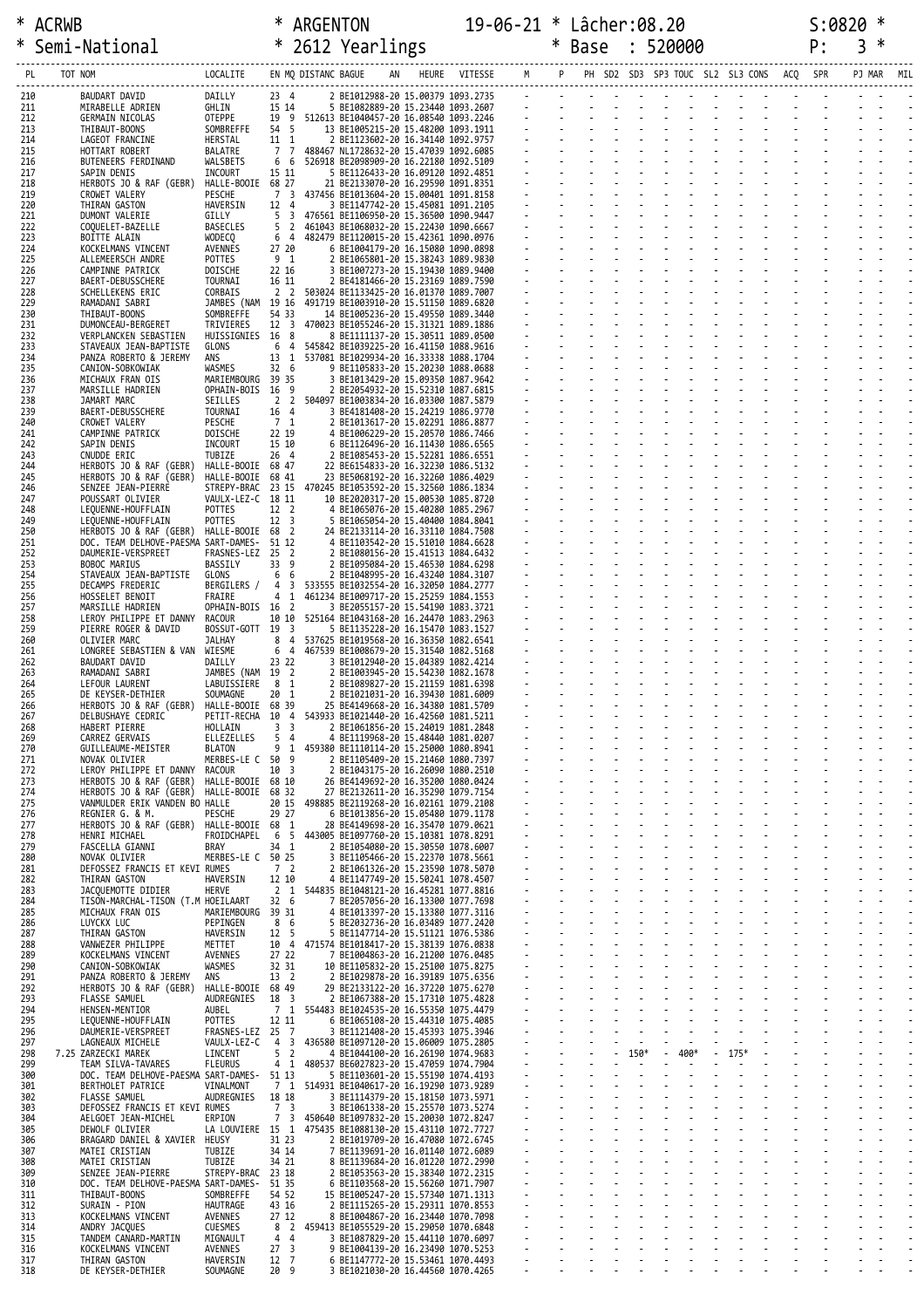| ∗             | Semi-National                                                    |                                  |                                           |                     | * 2612 Yearlings                                                                 |  |                 |        |                | * Base                                                                                                                                                                                                                        | : 520000 |                          |  | P: | 4      | — ≭ |     |
|---------------|------------------------------------------------------------------|----------------------------------|-------------------------------------------|---------------------|----------------------------------------------------------------------------------|--|-----------------|--------|----------------|-------------------------------------------------------------------------------------------------------------------------------------------------------------------------------------------------------------------------------|----------|--------------------------|--|----|--------|-----|-----|
| PL<br>TOT NOM |                                                                  | LOCALITE                         |                                           | EN MQ DISTANC BAGUE |                                                                                  |  | HEURE VITESSE M |        |                | PH SD2 SD3 SP3 TOUC SL2 SL3 CONS ACQ SPR                                                                                                                                                                                      |          |                          |  |    | PJ MAR |     | MIL |
| 319           | DELFOSSE GUY                                                     | MAZEE                            | 5 <sub>2</sub>                            |                     | 2 BE1008208-20 15.23020 1070.2159                                                |  |                 |        |                | designed to the control of the control of the control of the control of the control of the control of the control of the control of the control of the control of the control of the control of the control of the control of |          |                          |  |    |        |     |     |
| 320<br>321    | GOMAND DIDIER<br>DEMOUSTIER YVES                                 | EGHEZEE<br>HARVENG               | 6 5<br>8 6                                |                     | 510298 BE1004284-20 16.17060 1069.5829<br>457735 BE1072719-20 15.27581 1069.5534 |  |                 |        |                |                                                                                                                                                                                                                               |          |                          |  |    |        |     |     |
| 322<br>323    | DE NORRE-COLLIN<br>BRAGARD DANIEL & XAVIER                       | RANSART<br>HEUSY                 | 28 28<br>31 24                            |                     | 3 BE1107461-20 15.47411 1069.3054<br>3 BE1019846-20 16.48500 1069.0907           |  |                 |        |                |                                                                                                                                                                                                                               |          |                          |  |    |        |     |     |
| 324<br>325    | LOVINY CHRISTIAN<br>NOVAK OLIVIER                                | SOMMIERE<br>MERBES-LE C 50 21    | 13 <sup>2</sup>                           |                     | 3 BE1009749-20 15.43251 1069.0379<br>4 BE1105428-20 15.26240 1068.9962           |  |                 |        |                |                                                                                                                                                                                                                               |          |                          |  |    |        |     |     |
| 326           | BUTENEERS FERDINAND                                              | WALSBETS                         | 6 5                                       |                     | 2 BE2098904-20 16.32550 1068.9799                                                |  |                 |        |                |                                                                                                                                                                                                                               |          |                          |  |    |        |     |     |
| 327<br>328    | PANZA ROBERTO & JEREMY<br>GOEMAERE JOSE & GUSTAVE                | ans<br>HAVINNES                  | 13 6<br>9 7                               |                     | 3 BE1029975-20 16.42269 1068.9278<br>2 BE1058914-20 15.37069 1068.6959           |  |                 |        |                |                                                                                                                                                                                                                               |          |                          |  |    |        |     |     |
| 329<br>330    | BUTENEERS FERDINAND<br>LAMBERT JEAN-CHRISTOPHE LANEFFE           | WALSBETS                         | 6 <sub>1</sub><br>14 10                   |                     | 3 BE2098911-20 16.33070 1068.5463<br>2 BE1013249-20 15.32080 1068.4503           |  |                 |        |                |                                                                                                                                                                                                                               |          |                          |  |    |        |     |     |
| 331<br>332    | CARO JEAN-MARC<br>DECAMP ANDRE                                   | VERVIERS<br>SPY                  | 54 29<br>6 <sup>3</sup>                   |                     | 5 BE1047600-20 16.48168 1068.4013<br>2 BE1015426-20 15.57200 1068.3761           |  |                 |        |                |                                                                                                                                                                                                                               |          |                          |  |    |        |     |     |
| 333<br>334    | CAMPINNE PATRICK<br>LOUDECHE PHILIPPE ET ELY ROLY                | DOISCHE                          | 22 6<br>12 <sub>1</sub>                   |                     | 5 BE1006223-20 15.28130 1068.3050<br>449642 BE1006902-20 15.20560 1068.2024      |  |                 |        |                |                                                                                                                                                                                                                               |          |                          |  |    |        |     |     |
| 335           | BERTHOLET PATRICE                                                | VINALMONT                        | 7 2                                       |                     | 2 BE1040611-20 16.22200 1067.5833                                                |  |                 |        |                |                                                                                                                                                                                                                               |          |                          |  |    |        |     |     |
| 336<br>337    | PANZA ROBERTO & JEREMY<br>TRAMONTE MARIO                         | ans<br>SAINT-GEORG               | 13 10<br>74                               |                     | 4 BE1029935-20 16.43179 1067.1225<br>522219 BE1031706-20 16.29230 1067.0960      |  |                 |        |                |                                                                                                                                                                                                                               |          |                          |  |    |        |     |     |
| 338<br>339    | SCHMETS JOSEPH<br>MATEI CRISTIAN                                 | MONTZEN<br>TUBIZE                | 14 4<br>34 26                             |                     | 558706 BE1033757-20 17.03390 1066.9455<br>9 R00778537-20 16.03430 1066.8648      |  |                 |        |                |                                                                                                                                                                                                                               |          |                          |  |    |        |     |     |
| 340<br>341    | REGNIER G. & M.<br>DEMOUSTIER YVES                               | PESCHE<br>HARVENG                | 29 29<br>8 <sub>2</sub>                   |                     | 7 BE1013805-20 15.10350 1066.5460<br>2 BE1072758-20 15.29121 1066.4800           |  |                 |        |                |                                                                                                                                                                                                                               |          |                          |  |    |        |     |     |
| 342<br>343    | HERBOTS JO & RAF (GEBR)<br>GOEMAERE JOSE & GUSTAVE               | HALLE-BOOIE 68 51<br>HAVINNES    | 9 <sub>1</sub>                            |                     | 30 BE4149680-20 16.41460 1066.1948<br>3 BE1116946-20 15.38239 1065.5675          |  |                 |        |                |                                                                                                                                                                                                                               |          |                          |  |    |        |     |     |
| 344<br>345    | COLETTE-THIRIONET<br>DOC. TEAM DELHOVE-PAESMA SART-DAMES- 51 1   | TILLIER                          | 6 6                                       |                     | 503587 BE1003178-20 16.12360 1065.5671                                           |  |                 |        |                |                                                                                                                                                                                                                               |          |                          |  |    |        |     |     |
| 346           | POUSSART OLIVIER                                                 | VAULX-LEZ-C 18 2                 |                                           |                     | 7 BE1103579-20 15.59140 1065.2559<br>11 BE6216348-20 15.08410 1065.1474          |  |                 |        |                |                                                                                                                                                                                                                               |          |                          |  |    |        |     |     |
| 347<br>348    | <b>HENRY LEON</b><br>STIENS-SAMPERS                              | NANDRIN<br>LEMBEEK               | 16 14<br>18 14                            |                     | 517859 BE1045628-20 16.26200 1064.8232<br>496116 BE1147891-20 16.05560 1064.7789 |  |                 |        |                |                                                                                                                                                                                                                               |          |                          |  |    |        |     |     |
| 349<br>350    | TISON-MARCHAL-TISON (T.M HOEILAART<br>CAMPINNE PATRICK           | DOISCHE                          | 32 12<br>22 <sub>9</sub>                  |                     | 8 BE2057102-20 16.19190 1064.6907<br>6 BE1007266-20 15.29480 1064.3695           |  |                 |        |                |                                                                                                                                                                                                                               |          |                          |  |    |        |     |     |
| 351<br>352    | DEREUX FABRICE<br>HERBOTS JO & RAF (GEBR)                        | PERWEZ<br>HALLE-BOOIE 68 14      | 13 6                                      |                     | 2 BE1128907-20 16.16020 1064.1083<br>31 BE2133283-20 16.42460 1064.0741          |  |                 |        |                |                                                                                                                                                                                                                               |          |                          |  |    |        |     |     |
| 353<br>354    | ROCH ROBERT<br>THIBAUT-BOONS                                     | GREZ-DOICEA<br>SOMBREFFE         | 10 10<br>54 14                            |                     | 3 BE1127722-20 16.23290 1063.9374<br>16 BE3015655-20 16.00580 1063.2309          |  |                 |        |                |                                                                                                                                                                                                                               |          |                          |  |    |        |     |     |
| 355           | BOBOC MARIUS                                                     | BASSILY                          | 33 1                                      |                     | 3 BE2139214-20 15.55560 1063.1006                                                |  |                 |        |                |                                                                                                                                                                                                                               |          |                          |  |    |        |     |     |
| 356<br>357    | SURAIN - PION<br>NOVAK OLIVIER                                   | HAUTRAGE<br>MERBES-LE C 50 19    | 43 15                                     |                     | 3 BE1067324-20 15.32441 1062.8953<br>5 BE1105426-20 15.29020 1062.4349           |  |                 |        |                |                                                                                                                                                                                                                               |          |                          |  |    |        |     |     |
| 358<br>359    | MOREAU LUDOVIC<br>PIRON JOSEPH                                   | AUDREGNIES<br>HERVE              | 14 10<br>5 <sub>5</sub>                   |                     | 2 BE1091678-20 15.22470 1062.3716<br>544907 BE1023625-20 16.52571 1062.2970      |  |                 |        |                |                                                                                                                                                                                                                               |          |                          |  |    |        |     |     |
| 360<br>361    | BUTENEERS FERDINAND<br>CHARLES-TORDEUR                           | WALSBETS<br>COURCELLES           | 6<br>$\overline{4}$<br>14 6               |                     | 4 BE2098905-20 16.36040 1062.1919<br>474353 BE1049594-20 15.46382 1062.0557      |  |                 |        |                |                                                                                                                                                                                                                               |          |                          |  |    |        |     |     |
| 362           | GOEMAERE JOSE & GUSTAVE HAVINNES                                 |                                  | 9 <sub>3</sub><br>54 52                   |                     | 4 BE1116969-20 15.40009 1061.6524                                                |  |                 |        |                |                                                                                                                                                                                                                               |          |                          |  |    |        |     |     |
| 363<br>364    | CARO JEAN-MARC<br>ALBERT MICHEL                                  | VERVIERS<br>AUVELAIS             | 2 <sub>2</sub>                            |                     | 6 BE1047687-20 16.51448 1061.1637<br>2 BE1015176-20 15.54519 1061.1566           |  |                 |        |                |                                                                                                                                                                                                                               |          |                          |  |    |        |     |     |
| 365<br>366    | DUPUIS-AMANT<br>DOC. TEAM DELHOVE-PAESMA SART-DAMES-             | THIRIMONT                        | 18 1<br>51 8                              |                     | 8 BE1105357-20 15.25163 1060.9877<br>8 BE1103596-20 16.01070 1060.9050           |  |                 |        |                |                                                                                                                                                                                                                               |          |                          |  |    |        |     |     |
| 367<br>368    | REGNIER G. & M.<br>LAGEOT FRANCINE                               | PESCHE<br>HERSTAL                | 29 4<br>11 11                             |                     | 8 BE1013809-20 15.12470 1060.8616<br>3 BE1123699-20 16.49200 1060.5726           |  |                 |        |                |                                                                                                                                                                                                                               |          | <b>Contract Contract</b> |  |    |        |     |     |
| 369<br>370    | DEVOS JEAN-PIERRE<br>POUSSART OLIVIER                            | LE ROUX<br>VAULX-LEZ-C 18 15     | 15 4                                      |                     | 2 BE1012421-20 15.49460 1060.5432<br>12 BE2020349-20 15.10360 1060.1754          |  |                 |        |                |                                                                                                                                                                                                                               |          |                          |  |    |        |     |     |
| 371           | CARO JEAN-MARC                                                   | VERVIERS                         | 54 32                                     |                     | 7 BE1047547-20 16.52148 1060.1279                                                |  |                 |        |                |                                                                                                                                                                                                                               |          |                          |  |    |        |     |     |
| 372<br>373    | REGNIER G. & M.<br>DAGNEAUX GABRIEL                              | PESCHE<br>FROIDCHAPEL            | 29 25<br>7 5                              |                     | 9 BE1013817-20 15.13070 1060.0056<br>444742 BE1097110-20 15.19341 1059.9990      |  |                 |        |                |                                                                                                                                                                                                                               |          |                          |  |    |        |     |     |
| 374<br>375    | DUMONT VALERIE<br>FLASSE SAMUEL                                  | GILLY<br>AUDREGNIES              | 54<br>18 4                                |                     | 2 BE1106905-20 15.49370 1059.9273<br>4 BE1114376-20 15.23440 1059.7042           |  |                 |        |                |                                                                                                                                                                                                                               |          |                          |  |    |        |     |     |
| 376<br>377    | CARO JEAN-MARC<br>REGNIER G. & M.                                | VERVIERS<br>PESCHE               | 54 15<br>29 15                            |                     | 8 BE1047674-20 16.52508 1058.8876<br>10 BE1013826-20 15.13360 1058.7669          |  |                 |        |                |                                                                                                                                                                                                                               |          |                          |  |    |        |     |     |
| 378<br>379    | VERSPREET -MUNTONI<br>GERMAIN NICOLAS                            | THIRIMONT<br>OTEPPE              | 23<br>1<br>19 10                          |                     | 451099 BE1116298-20 15.26080 1058.5865<br>2 BE1040458-20 16.24210 1058.3524      |  |                 |        |                |                                                                                                                                                                                                                               |          |                          |  |    |        |     |     |
| 380           | LETURCQ-DUPONCHELLE                                              | WADELINCOUR                      | 3 <sub>2</sub>                            |                     | 463395 BE1067075-20 15.37590 1058.0197                                           |  |                 |        |                |                                                                                                                                                                                                                               |          |                          |  |    |        |     |     |
| 381<br>382    | HERBOTS JO & RAF (GEBR)<br>PANZA ROBERTO & JEREMY                | HALLE-BOOIE 68 29<br>ANS         | 13 7                                      |                     | 32 BE4149677-20 16.45450 1057.7973<br>5 BE1044720-20 16.47449 1057.7701          |  |                 |        |                |                                                                                                                                                                                                                               |          |                          |  |    |        |     |     |
| 383<br>384    | DEWOLF OLIVIER<br>DAMRY-DEPIERREUX                               | LA LOUVIERE 15 6<br>RETINNE      | 98                                        |                     | 2 BE1088085-20 15.49430 1057.1879<br>2 BE1042553-20 16.50531 1057.0030           |  |                 |        |                |                                                                                                                                                                                                                               |          |                          |  |    |        |     |     |
| 385<br>386    | SURAIN - PION<br>THIBAUT-BOONS                                   | HAUTRAGE<br>SOMBREFFE            | 43 11<br>54 1                             |                     | 4 BE1114334-20 15.35111 1056.9114<br>17 BE1005093-20 16.03480 1056.7357          |  |                 |        |                |                                                                                                                                                                                                                               |          |                          |  |    |        |     |     |
| 387<br>388    | <b>GENOT PATRICK</b><br>YASSE & LEVEQUE                          | AUVELAIS<br>MARCHE-EN-F 31 20    | 7 <sub>1</sub>                            |                     | 482511 BE1012784-20 15.56389 1056.6359<br>489436 BE1004401-20 16.03130 1056.6027 |  |                 |        |                |                                                                                                                                                                                                                               |          |                          |  |    |        |     |     |
| 389           | DAUMERIE-VERSPREET                                               | FRASNES-LEZ 25 4                 | 13 9                                      |                     | 4 BE1121392-20 15.53403 1056.3917                                                |  |                 |        |                |                                                                                                                                                                                                                               |          |                          |  |    |        |     |     |
| 390<br>391    | LOVINY CHRISTIAN<br>JEANMENNE VALENTIN                           | SOMMIERE<br>SIVRY-RANCE          | $\overline{3}$<br>$\overline{\mathbf{3}}$ |                     | 4 BE1009792-20 15.48461 1056.2933<br>440752 BE4199932-20 15.17271 1055.8156      |  |                 |        |                |                                                                                                                                                                                                                               |          |                          |  |    |        |     |     |
| 392<br>393    | ZARZECKI MAREK<br>DUMONCEAU-BERGERET                             | LINCENT<br>TRIVIERES             | 5 <sub>5</sub><br>12 10                   |                     | 5 BE1044022-20 16.35140 1055.6135<br>2 BE1055262-20 15.45161 1055.5949           |  |                 | $\sim$ | $\sim$         |                                                                                                                                                                                                                               |          |                          |  |    |        |     |     |
| 394<br>395    | MARIT CHRISTOPHE<br>MALENGRE JEAN-MARIE                          | CORROY-LE-G 11 4<br>ANDERLUES    | 4 <sub>2</sub>                            |                     | 2 BE1133736-20 16.18240 1055.5853<br>467378 BE1092157-20 15.42470 1055.5456      |  |                 |        |                |                                                                                                                                                                                                                               |          |                          |  |    |        |     |     |
| 396<br>397    | TISON-MARCHAL-TISON (T.M HOEILAART<br>NOVAK OLIVIER              | MERBES-LE C 50 35                | 32 26                                     |                     | 9 BE2057266-20 16.23290 1055.5152<br>6 BE1105483-20 15.31570 1055.2610           |  |                 |        |                |                                                                                                                                                                                                                               |          |                          |  |    |        |     |     |
| 398           | GOMAND DIDIER                                                    | EGHEZEE                          | 6 6                                       |                     | 2 BE1004252-20 16.23390 1055.0977                                                |  |                 |        |                |                                                                                                                                                                                                                               |          |                          |  |    |        |     |     |
| 399<br>400    | KOCKELMANS VINCENT<br>DOC. TEAM DELHOVE-PAESMA SART-DAMES- 51 11 | <b>AVENNES</b>                   | 27 <sub>6</sub>                           |                     | 10 BE1004165-20 16.30590 1054.8994<br>9 BE1103569-20 16.03490 1054.7292          |  |                 |        |                |                                                                                                                                                                                                                               |          |                          |  |    |        |     |     |
| 401<br>402    | OPRICAN AUREL<br>HOTTART ROBERT                                  | VIRGINAL<br>BALATRE              | 11 11<br>7 3                              |                     | 3 BE1136220-20 16.04599 1054.5672<br>2 NL1728602-20 16.03120 1054.5488           |  |                 |        |                |                                                                                                                                                                                                                               |          |                          |  |    |        |     |     |
| 403<br>404    | POUSSART OLIVIER<br>LEQUENNE-HOUFFLAIN                           | VAULX-LEZ-C 18 13<br>POTTES      | 12 10                                     |                     | 13 BE6216349-20 15.12530 1054.3124<br>7 BE1065068-20 15.53330 1053.9896          |  |                 | $\sim$ | $\sim$         |                                                                                                                                                                                                                               |          |                          |  |    |        |     |     |
| 405<br>406    | STAVEAUX JEAN-BAPTISTE<br>SURAIN - PION                          | GLONS<br>HAUTRAGE                | 6 <sup>2</sup><br>43 8                    |                     | 3 BE1042388-20 16.57550 1053.9186<br>5 BE1114321-20 15.36321 1053.6429           |  |                 |        |                |                                                                                                                                                                                                                               |          |                          |  |    |        |     |     |
| 407           | <b>OOSTENS ARTHUR</b>                                            | WANFERCEE-B                      | 4 4                                       |                     | 484760 BE1049313-20 16.00070 1053.5589                                           |  |                 |        |                |                                                                                                                                                                                                                               |          |                          |  |    |        |     |     |
| 408<br>409    | VERSPREET - MUNTONI<br>KOCKELMANS VINCENT                        | THIRIMONT<br>AVENNES             | 23 20<br>27 14                            |                     | 2 BE1116360-20 15.28140 1053.3953<br>11 BE1004167-20 16.31420 1053.3618          |  |                 |        | $\blacksquare$ |                                                                                                                                                                                                                               |          |                          |  |    |        |     |     |
| 410<br>411    | DAGNEAUX GABRIEL<br>CARO JEAN-MARC                               | FROIDCHAPEL<br>VERVIERS          | 7 4<br>54 7                               |                     | 2 BE1097103-20 15.22171 1053.1797<br>9 BE1047515-20 16.55388 1053.1378           |  |                 |        |                |                                                                                                                                                                                                                               |          |                          |  |    |        |     |     |
| 412<br>413    | MARTIN MICHAEL<br>MICHAUX FRAN OIS                               | NIL-S-VINCE<br>MARIEMBOURG 39 17 | 7 1                                       |                     | 2 BE1133307-20 16.16570 1053.1188<br>5 BE1013415-20 15.23110 1052.9999           |  |                 |        |                |                                                                                                                                                                                                                               |          |                          |  |    |        |     |     |
| 414           | <b>BAUDART DAVID</b>                                             | DAILLY                           | 23 5<br>23 13                             |                     | 4 BE1013985-20 15.15579 1052.9732                                                |  |                 |        |                |                                                                                                                                                                                                                               |          |                          |  |    |        |     |     |
| 415<br>416    | VERSPREET -MUNTONI<br><b>OOSTENS ARTHUR</b>                      | THIRIMONT<br>WANFERCEE-B         | $4 \quad 1$                               |                     | 3 BE1116365-20 15.28260 1052.9036<br>2 BE1049314-20 16.00270 1052.7962           |  |                 |        |                |                                                                                                                                                                                                                               |          |                          |  |    |        |     |     |
| 417<br>418    | DE KEYSER-DETHIER<br>VERMYLEN DANIEL                             | SOUMAGNE<br>MARBAIS (BT          | 20 13<br>2 2                              |                     | 4 BE1021049-20 16.53460 1052.0223<br>490381 BE1104316-20 16.06080 1052.0187      |  |                 |        |                |                                                                                                                                                                                                                               |          |                          |  |    |        |     |     |
| 419<br>420    | GREVESSE MARIE-HELENE<br>MATEI CRISTIAN                          | HOTTON<br>TUBIZE                 | 44<br>34 4                                |                     | 498298 BE1011736-20 16.13410 1051.9644<br>10 BE1139711-20 16.10230 1051.7443     |  |                 |        |                |                                                                                                                                                                                                                               |          |                          |  |    |        |     |     |
| 421<br>422    | ANDRY JACQUES<br>BRISBOIS ROGER                                  | <b>CUESMES</b><br>SPRIMONT       | 8 <sup>3</sup><br>18 5                    |                     | 2 BE1055523-20 15.36500 1051.6894<br>530179 BE1028658-20 16.44079 1051.6677      |  |                 | $\sim$ | $\overline{a}$ |                                                                                                                                                                                                                               |          |                          |  |    |        |     |     |
| 423           | REGNIER G. & M.                                                  | PESCHE                           | 29 7                                      |                     | 11 BE1013843-20 15.16240 1051.6475                                               |  |                 |        |                |                                                                                                                                                                                                                               |          |                          |  |    |        |     |     |
| 424<br>425    | DELAERE-DE WISPELAERE-DR GHLIN<br>DE KEYSER-DETHIER              | SOUMAGNE                         | 38 32<br>20 10                            |                     | 2 BE1085023-20 15.39550 1051.6310<br>5 BE1021039-20 16.54060 1051.3402           |  |                 |        |                |                                                                                                                                                                                                                               |          |                          |  |    |        |     |     |
| 426<br>427    | CARO JEAN-MARC<br>DETAL MICHEL                                   | VERVIERS<br>FOCANT               | 54 51<br>12 <sup>3</sup>                  |                     | 10 BE1047548-20 16.56318 1051.3368<br>468745 BE1007798-20 15.46140 1050.4482     |  |                 |        |                |                                                                                                                                                                                                                               |          |                          |  |    |        |     |     |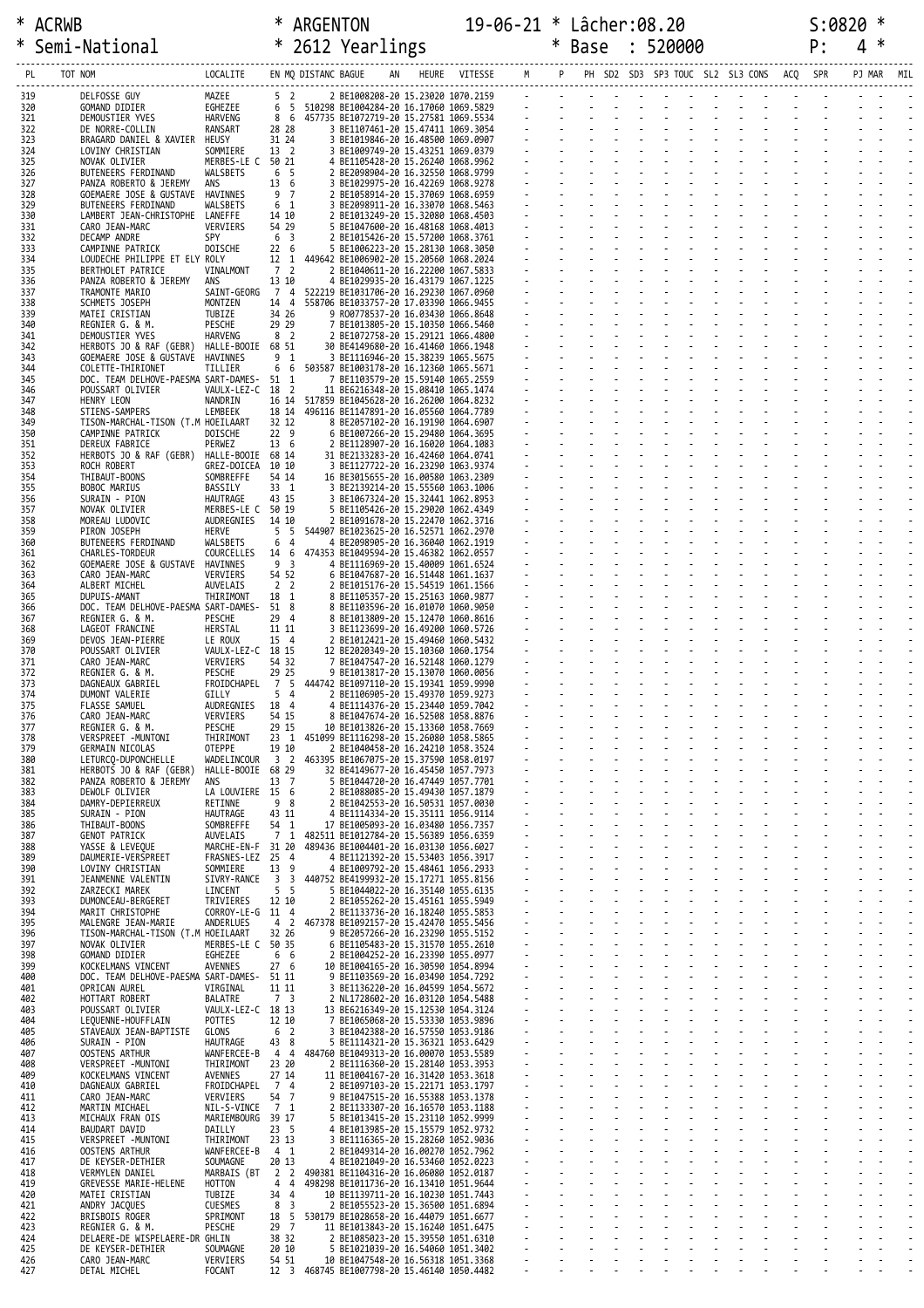| ∗          | Semi-National                                            |                               |                                   |                         | * 2612 Yearlings                                                                  |    |                 |                | * Base                                                                                                          | 520000 |    |                |  | P: | 5 |     |
|------------|----------------------------------------------------------|-------------------------------|-----------------------------------|-------------------------|-----------------------------------------------------------------------------------|----|-----------------|----------------|-----------------------------------------------------------------------------------------------------------------|--------|----|----------------|--|----|---|-----|
| PL         | TOT NOM                                                  | LOCALITE                      |                                   | EN MQ DISTANC BAGUE     |                                                                                   | AN | HEURE VITESSE M |                | PH SD2 SD3 SP3 TOUC SL2 SL3 CONS ACQ SPR                                                                        |        |    |                |  |    |   | MIL |
| 428        | KOCKELMANS VINCENT                                       | AVENNES                       | 27 19                             |                         | 12 BE1004166-20 16.33040 1050.4421                                                |    |                 |                | designed to the contract of the contract of the contract of the contract of the contract of the contract of the |        |    |                |  |    |   |     |
| 429<br>430 | THIBAUT-BOONS<br>MOLLE PASCAL                            | SOMBREFFE<br>METTET           | 54 22                             |                         | 18 BE1005217-20 16.06360 1050.3943<br>35 4 471754 BE1009177-20 15.49089 1050.3301 |    |                 |                | <u> Estados de Contra</u>                                                                                       |        |    |                |  |    |   |     |
| 431        | HENRI MICHAEL                                            | FROIDCHAPEL                   | 66                                |                         | 2 BE1097767-20 15.21471 1050.3100                                                 |    |                 |                |                                                                                                                 |        |    |                |  |    |   |     |
| 432<br>433 | CARO JEAN-MARC<br>DENTENEER DANIEL                       | VERVIERS<br>PERONNES-LE 10 2  | 54 5                              |                         | 11 BE1047531-20 16.57188 1049.7448<br>2 BE1092173-20 15.45342 1049.5433           |    |                 |                |                                                                                                                 |        |    |                |  |    |   |     |
| 434<br>435 | BRAGARD DANIEL & XAVIER HEUSY<br>HERBOTS JO & RAF (GEBR) | HALLE-BOOIE 68 18             | 31 25                             |                         | 4 BE1019718-20 16.58220 1049.4290<br>33 BE6109570-20 16.49480 1049.3939           |    |                 |                |                                                                                                                 |        |    |                |  |    |   |     |
| 436        | MIRABELLE ADRIEN                                         | GHLIN                         | 15 <sup>3</sup><br>8 3            |                         | 6 BE1082903-20 15.41270 1049.3850                                                 |    |                 |                |                                                                                                                 |        |    |                |  |    |   |     |
| 437<br>438 | VREURICK MICHAEL<br>GERDAY ROGER                         | OTTIGNIES<br>VILLERS-LE-      | 3 1                               |                         | 503717 BE1137231-20 16.20090 1049.0826<br>516814 BE1030829-20 16.32400 1049.0135  |    |                 |                |                                                                                                                 |        |    |                |  |    |   |     |
| 439<br>440 | DECENDRE GUILLAUME<br>DANGREAU JEAN-MARC                 | CH TELET<br><b>BLATON</b>     | 15 7<br>7 6                       |                         | 2 BE1108130-20 15.52519 1048.8887<br>2 BE1109968-20 15.38530 1048.5429            |    |                 |                |                                                                                                                 |        |    |                |  |    |   |     |
| 441        | VANMULDER ERIK VANDEN BO HALLE                           |                               | 20 5<br>34 33                     |                         | 2 BE2000242-20 16.15541 1048.2943<br>2 BE1028501-20 16.52080 1048.2856            |    |                 |                |                                                                                                                 |        |    |                |  |    |   |     |
| 442<br>443 | WATY GERARD & DENIS<br>POTVIN SEBASTIEN                  | MALMEDY<br>ERMETON-SUR        |                                   |                         | 2 1 471728 BE1007054-20 15.50031 1048.1641                                        |    |                 |                |                                                                                                                 |        |    |                |  |    |   |     |
| 444<br>445 | CIOMEK MARYJAN & JOHAN<br>VAN HASTEL FABRICE             | RICHELLE<br>FROIDCHAPEL       | 4 1<br>1 1                        |                         | 548397 BE1037208-20 17.03130 1048.1260<br>443588 BE1097648-20 15.23138 1048.1015  |    |                 |                |                                                                                                                 |        |    |                |  |    |   |     |
| 446<br>447 | LEFOUR LAURENT<br>BONNECHERE VINCENT                     | LABUISSIERE<br>WAREMME        | 8 8<br>17 12                      |                         | 3 BE1089791-20 15.34449 1048.0937<br>2 BE1032935-20 16.47311 1047.8538            |    |                 |                |                                                                                                                 |        |    |                |  |    |   |     |
| 448        | ALLEMEERSCH ANDRE                                        | POTTES                        | 99                                |                         | 3 BE1065802-20 15.56103 1047.5311                                                 |    |                 |                |                                                                                                                 |        |    |                |  |    |   |     |
| 449<br>450 | DUMONT VALERIE<br>SENZEE JEAN-PIERRE                     | GILLY<br>STREPY-BRAC 23 2     | 5 <sub>2</sub>                    |                         | 3 BE1106954-20 15.55010 1047.3484<br>3 BE1053535-20 15.49000 1047.3163            |    |                 |                |                                                                                                                 |        |    |                |  |    |   |     |
| 451<br>452 | HOGGE PHILIPPE<br>BONMARIAGE-MASSON                      | CHARNEUX<br>OUFFET            | 13 9<br>8 <sub>2</sub>            |                         | 2 BE1046352-20 17.04590 1047.1894<br>514100 BE1020415-20 16.30560 1047.1890       |    |                 |                |                                                                                                                 |        |    |                |  |    |   |     |
| 453        | BOBOC MARIUS                                             | BASSILY                       | 33 10                             |                         | 4 BE1095066-20 16.02530 1047.1386                                                 |    |                 |                |                                                                                                                 |        |    |                |  |    |   |     |
| 454<br>455 | HENSEN-MENTIOR<br>DELAERE-DE WISPELAERE-DR GHLIN         | AUBEL                         | 7 6<br>38 8                       |                         | 2 BE1024526-20 17.09370 1046.9516<br>3 BE1085025-20 15.42010 1046.6347            |    |                 |                |                                                                                                                 |        |    |                |  |    |   |     |
| 456<br>457 | PIERRE ROGER & DAVID<br>VERSPREET -MUNTONI               | BOSSUT-GOTT<br>THIRIMONT      | 19 18<br>23 10                    |                         | 6 BE1135226-20 16.32240 1046.6003<br>4 BE1116367-20 15.31020 1046.5525            |    |                 |                |                                                                                                                 |        |    |                |  |    |   |     |
| 458        | MUREZ-MARICHAL ALBERT                                    | WADELINCOUR 12 4              |                                   |                         | 4 BE1067723-20 15.43180 1046.0456                                                 |    |                 |                |                                                                                                                 |        |    |                |  |    |   |     |
| 459<br>460 | CARO JEAN-MARC<br>DEFOSSEZ FRANCIS ET KEVI RUMES         | VERVIERS                      | 54 45<br>7 7                      |                         | 12 BE1047587-20 16.59128 1045.9034<br>4 BE1071342-20 15.37130 1045.8636           |    |                 |                |                                                                                                                 |        |    |                |  |    |   |     |
| 461<br>462 | BONNECHERE VINCENT<br>OPRICAN AUREL                      | WAREMME<br>VIRGINAL           | 17 7<br>11 2                      |                         | 3 BE1032911-20 16.48291 1045.8617<br>4 BE1136254-20 16.08549 1045.7588            |    |                 |                |                                                                                                                 |        |    |                |  |    |   |     |
| 463        | DOC. TEAM DELHOVE-PAESMA SART-DAMES-                     |                               | 51 34                             |                         | 10 BE1103509-20 16.07500 1045.6737                                                |    |                 |                |                                                                                                                 |        |    |                |  |    |   |     |
| 464<br>465 | BRISBOIS ROGER<br>DELBUSHAYE CEDRIC                      | SPRIMONT<br>PETIT-RECHA 10 5  | 18 18                             |                         | 2 BE1028645-20 16.47019 1045.6526<br>2 BE1021436-20 17.00150 1045.5223            |    |                 |                |                                                                                                                 |        |    |                |  |    |   |     |
| 466<br>467 | FLASSE SAMUEL<br>BINAME JULES                            | AUDREGNIES<br>FAULX-LES-T     | 18 14<br>41                       |                         | 5 BE1114377-20 15.29290 1045.5167<br>2 BE1011233-20 16.13199 1045.5164            |    |                 |                |                                                                                                                 |        |    |                |  |    |   |     |
| 468        | DEMOUSTIER YVES                                          | HARVENG                       | 8 8                               |                         | 3 BE1072706-20 15.37491 1045.4907                                                 |    |                 |                |                                                                                                                 |        |    |                |  |    |   |     |
| 469<br>470 | SAPIN DENIS<br>REGNIER G. & M.                           | INCOURT<br>PESCHE             | 15 4<br>29                        | - 6                     | 7 BE3015638-20 16.30191 1045.4310<br>12 BE1013905-20 15.18540 1045.3712           |    |                 |                |                                                                                                                 |        |    |                |  |    |   |     |
| 471<br>472 | ANDRIEN JEAN-CLAUDE<br>HENRI MICHAEL                     | SPRIMONT<br>FROIDCHAPEL       | 1<br>6 3                          | 1                       | 529278 BE1044983-20 16.46190 1045.3497<br>3 BE1097779-20 15.23521 1045.1477       |    |                 |                |                                                                                                                 |        |    |                |  |    |   |     |
| 473        | REGNIER G. & M.                                          | <b>PESCHE</b>                 | 29                                | - 8                     | 13 BE1013893-20 15.19020 1045.0386                                                |    |                 |                |                                                                                                                 |        |    |                |  |    |   |     |
| 474<br>475 | DENTENEER DANIEL<br>ESMANNE E.-DEFERT T.                 | PERONNES-LE<br>FORCHIES-LA    | 10                                | $\overline{\mathbf{3}}$ | 3 BE1092185-20 15.47342 1044.8533<br>7 1 471795 BE6045699-20 15.51329 1044.8383   |    |                 |                |                                                                                                                 |        |    |                |  |    |   |     |
| 476<br>477 | SENZEE JEAN-PIERRE<br>HERBOTS JO & RAF (GEBR)            | STREPY-BRAC<br>HALLE-BOOIE    | 23 7<br>68 52                     |                         | 4 BE1053506-20 15.50060 1044.7567<br>34 BE2133361-20 16.52040 1044.7487           |    |                 |                |                                                                                                                 |        |    |                |  |    |   |     |
| 478        | NOVAK OLIVIER                                            | MERBES-LE C                   | 50 17                             |                         | 7 BE1105415-20 15.36220 1044.5802                                                 |    |                 |                |                                                                                                                 |        |    |                |  |    |   |     |
| 479<br>480 | MOLLE PASCAL<br>NOVAK OLIVIER                            | METTET<br>MERBES-LE C         | $35 \quad 3$<br>50 39             |                         | 2 BE1009186-20 15.51379 1044.5547<br>8 BE1153585-20 15.36260 1044.4207            |    |                 |                |                                                                                                                 |        |    |                |  |    |   |     |
| 481<br>482 | PIERRE ROGER & DAVID<br>ALLEMEERSCH ANDRE                | BOSSUT-GOTT<br>POTTES         | 19 6<br>98                        |                         | 7 BE1135341-20 16.33270 1044.3733<br>4 BE1065873-20 15.57393 1044.1359            |    |                 |                |                                                                                                                 |        |    |                |  |    |   |     |
| 483        | CNUDDE ERIC                                              | TUBIZE                        | 26 20                             |                         | 3 BE1085414-20 16.10551 1044.0812                                                 |    |                 |                |                                                                                                                 |        |    |                |  |    |   |     |
| 484<br>485 | MICHAUX FRAN OIS<br>CARABIN PHILIPPE                     | MARIEMBOURG<br>ISNES          | 39 2                              |                         | 6 BE1013418-20 15.26480 1044.0769<br>25 10 493053 001001114-20 16.12160 1044.0140 |    |                 |                |                                                                                                                 |        |    |                |  |    |   |     |
| 486<br>487 | REGNIER G. & M.<br>BAERT-DEBUSSCHERE                     | PESCHE<br>TOURNAI             | 29 17<br>16 15                    |                         | 14 BE1013871-20 15.19280 1043.9590<br>4 BE4181558-20 15.41529 1043.8881           |    |                 |                |                                                                                                                 |        |    |                |  |    |   |     |
| 488<br>489 | CANION-SOBKOWIAK                                         | WASMES<br>VERVIERS            | 32 4<br>54 53                     |                         | 11 BE1079771-20 15.38110 1043.8690<br>13 BE1047530-20 17.00188 1043.6923          |    |                 |                |                                                                                                                 |        |    |                |  |    |   |     |
| 490        | CARO JEAN-MARC<br>KOCKELMANS VINCENT                     | AVENNES                       | 27 11                             |                         | 13 BE1004339-20 16.36190 1043.5636                                                |    |                 |                |                                                                                                                 |        |    |                |  |    |   |     |
| 491<br>492 | DEMOUSTIER YVES<br><b>FLASSE SAMUEL</b>                  | HARVENG<br>AUDREGNIES         | 8 1<br>18 2                       |                         | 4 BE1072715-20 15.38451 1043.2667<br>6 BE1067358-20 15.30260 1043.2092            |    |                 |                |                                                                                                                 |        |    |                |  |    |   |     |
| 493<br>494 | <b>FESLER ROBERT</b><br>KOCKELMANS VINCENT               | <b>FLORENNES</b><br>AVENNES   | 12 2<br>27 21                     |                         | 2 BE1007633-20 15.42130 1043.1809<br>14 BE1004191-20 16.36300 1043.1782           |    |                 |                |                                                                                                                 |        |    |                |  |    |   |     |
| 495        | MARSILLE HADRIEN                                         | OPHAIN-BOIS 16 11             |                                   |                         | 4 BE2055002-20 16.11500 1043.1522                                                 |    |                 |                |                                                                                                                 |        |    |                |  |    |   |     |
| 496<br>497 | MACAUX GUY<br>LOUDECHE PHILIPPE ET ELY ROLY              | ROSEE                         | 9 <sub>2</sub><br>12 <sub>5</sub> |                         | 2 BE1006429-20 15.45121 1043.1273<br>2 BE1006903-20 15.31040 1043.0916            |    |                 |                |                                                                                                                 |        |    |                |  |    |   |     |
| 498<br>499 | COLETTE-THIRIONET<br>FLASSE SAMUEL                       | TILLIER<br>AUDREGNIES         | 6 <sub>1</sub><br>18 10           |                         | 2 BE1003115-20 16.22510 1042.9471<br>7 BE1067389-20 15.30380 1042.7247            |    |                 |                |                                                                                                                 |        |    |                |  |    |   |     |
| 500        | PIETERHONS SEBASTIEN                                     | MARCHE-LEZ-                   | 9 4                               |                         | 479122 BE1087068-20 15.59320 1042.6273                                            |    |                 |                |                                                                                                                 |        |    |                |  |    |   |     |
| 501<br>502 | FASCELLA GIANNI<br>HAUBRUGE J-P                          | BRAY<br>WALHAIN               | 34 15<br>$4 \quad 1$              |                         | 3 BE1054040-20 15.45550 1042.3181<br>502349 BE1127220-20 16.21580 1042.2899       |    |                 |                |                                                                                                                 |        |    |                |  |    |   |     |
| 503<br>504 | CNUDDE ERIC<br>MOLLE PASCAL                              | TUBIZE<br>METTET              | 26 26<br>35 12                    |                         | 4 BE1085433-20 16.11451 1042.2369<br>3 BE1009217-20 15.52399 1042.1703            |    |                 |                |                                                                                                                 |        |    |                |  |    |   |     |
| 505        | CARO JEAN-MARC                                           | VERVIERS                      | 54 19                             |                         | 14 BE1047666-20 17.01328 1041.2242                                                |    |                 |                |                                                                                                                 |        |    |                |  |    |   |     |
| 506<br>507 | <b>FAES JEAN PIERRE</b><br>THIBAUT-BOONS                 | <b>HOUYET</b><br>SOMBREFFE    | 6 6<br>54 35                      |                         | 472194 BE1007634-20 15.53341 1041.0647<br>19 BE1005182-20 16.10470 1041.0606      |    |                 |                |                                                                                                                 |        |    |                |  |    |   |     |
| 508<br>509 | DAUMERIE-VERSPREET<br>BAERT-DEBUSSCHERE                  | FRASNES-LEZ 25 20<br>TOURNAI  | 16 6                              |                         | 5 BE1121360-20 16.00242 1040.9460<br>5 BE4181576-20 15.43089 1040.9043            |    |                 |                |                                                                                                                 |        |    |                |  |    |   |     |
| 510        | VAN PARYS-DEBUSSCHERE                                    | NECHIN                        | 3 <sub>1</sub>                    |                         | 469119 BE1070376-20 15.50443 1040.7790                                            |    |                 |                |                                                                                                                 |        |    |                |  |    |   |     |
| 511<br>512 | ALLEMEERSCH ANDRE<br>SCHOONYANS YVES                     | POTTES<br>VILLERS-POT 19      | 9                                 | 6<br>8                  | 5 BE1065886-20 15.59083 1040.7626<br>3 BE1102902-20 15.52410 1040.4425            |    |                 |                |                                                                                                                 |        |    |                |  |    |   |     |
| 513<br>514 | HENRY LEON<br>HOSSELET BENOIT                            | NANDRIN<br>FRAIRE             | 16 9<br>4 <sub>2</sub>            |                         | 2 BE1025748-20 16.37470 1040.3301<br>2 BE1009718-20 15.43219 1040.3031            |    |                 | $\overline{a}$ |                                                                                                                 |        |    |                |  |    |   |     |
| 515        | HOGGE PHILIPPE                                           | CHARNEUX                      | $13 \quad 3$                      |                         | 3 BE1046330-20 17.08280 1040.2870                                                 |    |                 |                |                                                                                                                 |        |    |                |  |    |   |     |
| 516<br>517 | AELGOET JEAN-MICHEL<br>MOLLE PASCAL                      | ERPION<br>METTET              | 7 4<br>35 11                      |                         | 2 BE1097709-20 15.33130 1040.2185<br>4 BE1009239-20 15.53379 1039.9494            |    |                 |                |                                                                                                                 |        |    |                |  |    |   |     |
| 518<br>519 | MIRABELLE ADRIEN<br>VERPLANCKEN SEBASTIEN                | GHLIN<br>HUISSIGNIES 16 10    | 15 4                              |                         | 7 BE6053103-20 15.45340 1039.6895<br>9 BE1111146-20 15.51241 1039.4711            |    |                 |                |                                                                                                                 |        | L. |                |  |    |   |     |
| 520        | BERTHOLET PATRICE                                        | VINALMONT                     | 7 6                               |                         | 3 BE1040644-20 16.35230 1039.4597                                                 |    |                 |                |                                                                                                                 |        |    |                |  |    |   |     |
| 521<br>522 | ALEXANDRE JOEL<br>LAMBERT JEAN-CHRISTOPHE LANEFFE        | FOURBECHIES 10 7              | 14 12                             |                         | 444439 BE1097374-20 15.27380 1039.2992<br>3 BE1013230-20 15.44230 1038.9971       |    |                 |                |                                                                                                                 |        |    |                |  |    |   |     |
| 523<br>524 | GOMAND DIDIER<br>LOUDECHE PHILIPPE ET ELY ROLY           | EGHEZEE                       | 6 1<br>12 <sup>3</sup>            |                         | 3 BE1004278-20 16.31090 1038.9861<br>3 BE1014405-20 15.32490 1038.8740            |    |                 |                |                                                                                                                 |        |    |                |  |    |   |     |
| 525        | FLASSE SAMUEL                                            | AUDREGNIES                    | 18 16                             |                         | 8 BE1067302-20 15.32180 1038.7046                                                 |    |                 |                |                                                                                                                 |        |    | $\overline{a}$ |  |    |   |     |
| 526<br>527 | HERBOTS JO & RAF (GEBR)<br>THIBAUT-BOONS                 | HALLE-BOOIE 68 8<br>SOMBREFFE | 54 26                             |                         | 35 BE2133140-20 16.55070 1038.5628<br>20 BE1005207-20 16.11550 1038.5605          |    |                 |                |                                                                                                                 |        |    |                |  |    |   |     |
| 528<br>529 | ALEXANDRE ALAIN<br>HOGGE PHILIPPE                        | CH TELET<br>CHARNEUX          | 2 <sub>2</sub><br>13 13           |                         | 474631 BE1106916-20 15.57050 1038.3905<br>4 BE1046340-20 17.09480 1037.6689       |    |                 |                |                                                                                                                 |        |    |                |  |    |   |     |
| 530        | HERBOTS JO & RAF (GEBR)                                  | HALLE-BOOIE 68 33             |                                   |                         | 36 BE6154832-20 16.55390 1037.4886                                                |    |                 |                |                                                                                                                 |        |    |                |  |    |   |     |
| 531<br>532 | THOME JEAN-MARIE<br>PARENT-BERWAER                       | MAGNEE<br>LE ROUX             | 9 4                               |                         | 5 2 537553 BE1021153-20 16.58090 1037.4467<br>2 BE1012249-20 16.00110 1037.3561   |    |                 |                |                                                                                                                 |        |    |                |  |    |   |     |
| 533<br>534 | QUENON ERIC & ANAIS<br>FLASSE SAMUEL                     | ANDERLUES<br>AUDREGNIES       | $1\quad1$<br>18 11                |                         | 466245 BE1092862-20 15.49350 1037.0602<br>9 BE1067373-20 15.33000 1037.0254       |    |                 |                |                                                                                                                 |        |    |                |  |    |   |     |
| 535<br>536 | CANION-SOBKOWIAK<br>HERBOTS JO & RAF (GEBR)              | WASMES<br>HALLE-BOOIE 68 48   | 32 16                             |                         | 12 BE1105809-20 15.41080 1036.8883<br>37 BE6154838-20 16.55580 1036.8519          |    |                 |                |                                                                                                                 |        |    |                |  |    |   |     |
|            |                                                          |                               |                                   |                         |                                                                                   |    |                 |                |                                                                                                                 |        |    |                |  |    |   |     |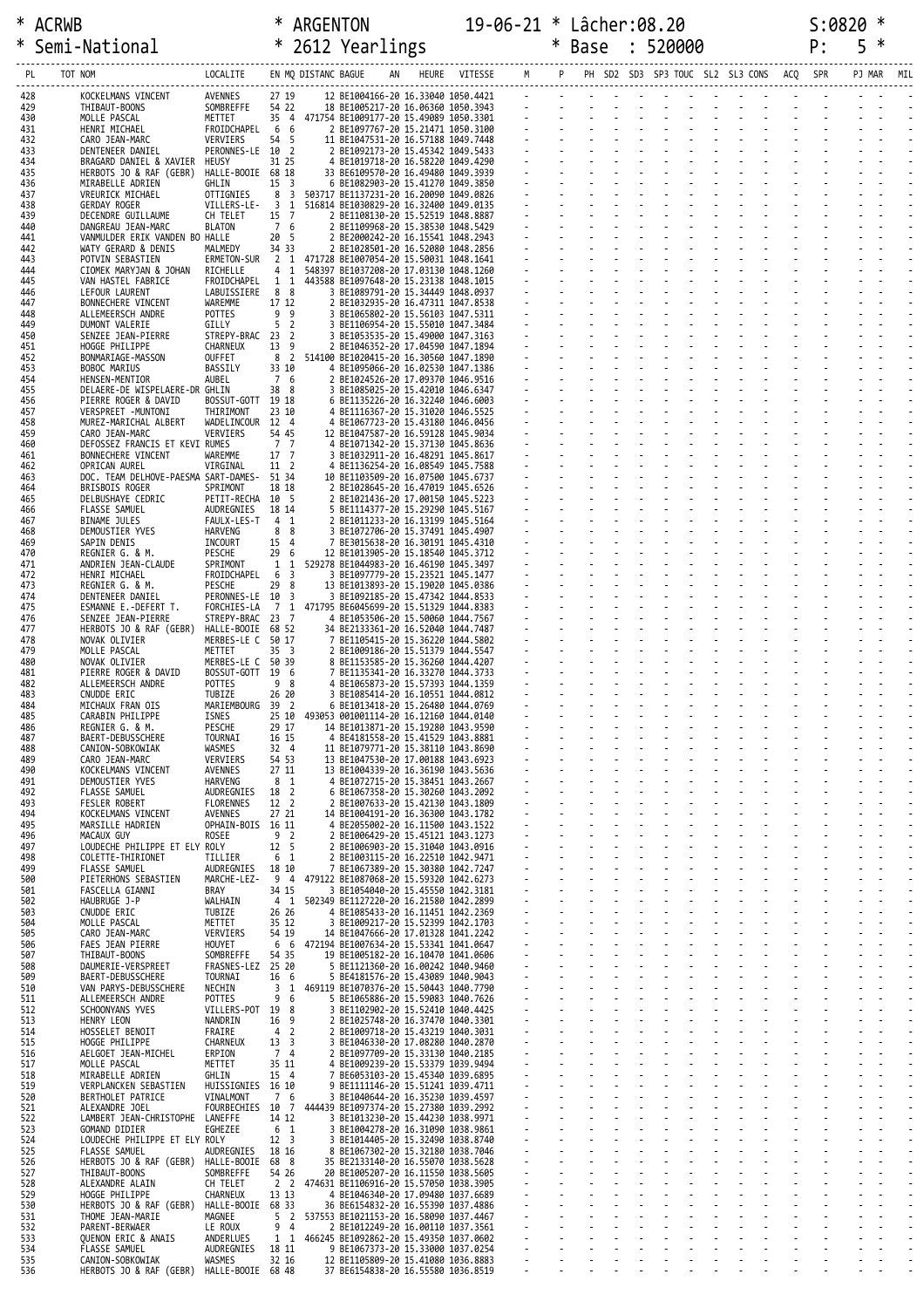| ∗          | Semi-National                                                                |                                  |                                   |                         | * 2612 Yearlings                                                                |                   |        |          | * Base |              | 520000 |                          |                                          | P: | 6 | ∗      |     |
|------------|------------------------------------------------------------------------------|----------------------------------|-----------------------------------|-------------------------|---------------------------------------------------------------------------------|-------------------|--------|----------|--------|--------------|--------|--------------------------|------------------------------------------|----|---|--------|-----|
| PL         | TOT NOM                                                                      | LOCALITE                         |                                   | EN MQ DISTANC BAGUE     |                                                                                 | HEURE VITESSE M P |        |          |        |              |        |                          | PH SD2 SD3 SP3 TOUC SL2 SL3 CONS ACQ SPR |    |   | PJ MAR | MIL |
| 537        | GOOSSENS ANTONIO                                                             | SAINT-VAAST 9 8                  |                                   |                         | 2 BE1092052-20 15.52460 1036.7349                                               |                   |        |          |        |              |        |                          |                                          |    |   |        |     |
| 538<br>539 | MUREZ-MARICHAL ALBERT<br>PETIT STANY                                         | WADELINCOUR 12 7<br>NEUVILLE     |                                   |                         | 5 BE1067401-20 15.47170 1036.7299<br>8 1 452681 BE1010075-20 15.36389 1036.7176 |                   |        |          |        |              |        |                          |                                          |    |   |        |     |
| 540<br>541 | HERBOTS JO & RAF (GEBR) HALLE-BOOIE 68 34                                    | ELLIGNIES-S                      | 4 <sup>3</sup>                    |                         | 38 BE2133276-20 16.56100 1036.4501<br>466803 BE1052909-20 15.50260 1036.3420    |                   |        |          |        |              |        |                          |                                          |    |   |        |     |
| 542        | PLACE JEAN-MARCEL<br>HABERT PIERRE                                           | HOLLAIN                          | 3 <sub>1</sub>                    |                         | 3 BE1077960-20 15.42379 1035.8477                                               |                   |        |          |        |              |        |                          |                                          |    |   |        |     |
| 543<br>544 | WATY GERARD & DENIS<br>DOC. TEAM DELHOVE-PAESMA SART-DAMES-                  | MALMEDY                          | 34 17<br>51 29                    |                         | 3 BE1028516-20 16.58260 1035.5468<br>11 BE1103597-20 16.12270 1035.4556         |                   |        |          |        |              |        |                          |                                          |    |   |        |     |
| 545<br>546 | RAMADANI SABRI<br>MATEI CRISTIAN                                             | JAMBES (NAM<br>TUBIZE            | 19 6<br>34 18                     |                         | 3 BE1149521-20 16.14530 1035.4522<br>11 BE1139720-20 16.18030 1034.8771         |                   |        |          |        |              |        |                          |                                          |    |   |        |     |
| 547        | VERPLANCKEN SEBASTIEN                                                        | HUISSIGNIES 16 13                |                                   |                         | 10 BE1111175-20 15.53261 1034.8098                                              |                   |        |          |        |              |        |                          |                                          |    |   |        |     |
| 548<br>549 | MATEI CRISTIAN<br>HOTTART ROBERT                                             | TUBIZE<br>BALATRE                | 34 10<br>7 <sub>5</sub>           |                         | 12 BE1139683-20 16.18060 1034.7689<br>3 NL1728631-20 16.12110 1034.4859         |                   |        |          |        |              |        |                          |                                          |    |   |        |     |
| 550<br>551 | MARTIN MICHAEL<br>HERBOTS JO & RAF (GEBR) HALLE-BOOIE                        | NIL-S-VINCE                      | 77<br>68 56                       |                         | 3 BE1133328-20 16.25370 1034.3241<br>39 BE6154809-20 16.57200 1034.1128         |                   |        |          |        |              |        |                          | and a straight and a straight            |    |   |        |     |
| 552<br>553 | TISON-MARCHAL-TISON (T.M HOEILAART<br>MALENGRE JEAN-MARIE                    | ANDERLUES                        | 32 32<br>4 <sup>3</sup>           |                         | 10 BE2057109-20 16.33310 1034.0563<br>2 BE1092154-20 15.52000 1034.0221         |                   |        |          |        |              |        |                          |                                          |    |   |        |     |
| 554        | DENIES RUDY                                                                  | SINT-JORIS- 10 10                |                                   |                         | 3 BE2054856-20 16.41470 1033.9622                                               |                   |        |          |        |              |        |                          |                                          |    |   |        |     |
| 555<br>556 | THIRAN GASTON<br>COQUELET-BAZELLE                                            | HAVERSIN<br><b>BASECLES</b>      | 12 8<br>5 <sub>4</sub>            |                         | 7 BE1147711-20 16.09491 1033.8805<br>2 BE1068154-20 15.46000 1033.7287          |                   |        |          |        |              |        |                          | and the state of the state of the        |    |   |        |     |
| 557<br>558 | DOC. TEAM DELHOVE-PAESMA SART-DAMES-<br>DOC. TEAM DELHOVE-PAESMA SART-DAMES- |                                  | 51 17<br>51 18                    |                         | 12 BE1103586-20 16.13210 1033.4868<br>13 BE1103590-20 16.13240 1033.3777        |                   |        |          |        |              |        |                          |                                          |    |   |        |     |
| 559<br>560 | DERMONNE ALAIN<br>THIBAUT-BOONS                                              | FROIDCHAPEL<br>SOMBREFFE         | 16 8<br>54 40                     |                         | 444325 BE1119248-20 15.29599 1033.3180<br>21 BE4159278-20 16.14300 1032.9062    |                   |        |          |        |              |        |                          |                                          |    |   |        |     |
| 561        | ALEXANDRE JOEL                                                               | FOURBECHIES 10 5                 |                                   |                         | 2 BE1097369-20 15.30170 1032.8985                                               |                   |        |          |        |              |        |                          | and the state of the state of the        |    |   |        |     |
| 562<br>563 | LEFOUR LAURENT<br>LABOUREIX LUDOVIC                                          | LABUISSIERE<br>VAULX-LEZ-C       | 8 6<br>3 2                        |                         | 4 BE1089793-20 15.41149 1032.6543<br>436265 BE1104946-20 15.22420 1032.0913     |                   |        |          |        |              |        |                          |                                          |    |   |        |     |
| 564<br>565 | NOVAK OLIVIER<br>THIBAUT-BOONS                                               | MERBES-LE C 50 37<br>SOMBREFFE   | 54 4                              |                         | 9 BE1105417-20 15.41420 1031.9674<br>22 BE3015663-20 16.15020 1031.7465         |                   |        |          |        |              |        |                          |                                          |    |   |        |     |
| 566<br>567 | CANION-SOBKOWIAK<br>GOVAERTS RAYMONDE                                        | WASMES<br>WIERDE                 | 32 12<br>6 <sub>5</sub>           |                         | 13 BE1105866-20 15.43260 1031.5102<br>493067 BE1004733-20 16.18020 1031.4490    |                   |        |          |        |              |        |                          |                                          |    |   |        |     |
| 568        | <b>DEREUX FABRICE</b>                                                        | PERWEZ                           | 13 10                             |                         | 3 BE1128894-20 16.31120 1031.2520                                               |                   |        |          |        |              |        |                          | and the state of the state               |    |   |        |     |
| 569<br>570 | DEFAAZ MAXIME & GEORGES LIMBOURG<br>PANZA ROBERTO & JEREMY                   | ANS                              | 2 1<br>13 <sub>5</sub>            |                         | 548046 BE1019986-20 17.11430 1030.7106<br>6 BE1029960-20 17.01099 1030.5393     |                   |        |          |        |              |        |                          |                                          |    |   |        |     |
| 571<br>572 | VERPLANCKEN SEBASTIEN<br><b>BOBOC MARIUS</b>                                 | HUISSIGNIES<br>BASSILY           | 16 15<br>33 11                    |                         | 11 BE1111140-20 15.55301 1030.1148<br>5 BE1095081-20 16.10340 1030.0411         |                   |        |          |        |              |        |                          |                                          |    |   |        |     |
| 573        | THIBAUT-BOONS                                                                | SOMBREFFE                        | 54 19<br>7 4                      |                         | 23 BE3015661-20 16.15540 1029.8676                                              |                   |        |          |        |              |        |                          | and the state of the state               |    |   |        |     |
| 574<br>575 | DEFOSSEZ FRANCIS ET KEVI RUMES<br>TANDEM CANARD-MARTIN                       | MIGNAULT                         | 4 3                               |                         | 5 BE1061310-20 15.44010 1029.8465<br>4 BE1092777-20 16.01460 1029.8426          |                   |        |          |        |              |        |                          | and a straight and a straight            |    |   |        |     |
| 576<br>577 | CANION-SOBKOWIAK<br>DE BELS F & CRETON DAVID LOBBES                          | WASMES                           | 32 18<br>44                       |                         | 14 BE1105872-20 15.44180 1029.4981<br>463163 BE1118893-20 15.50061 1029.0186    |                   |        |          |        |              |        |                          |                                          |    |   |        |     |
| 578<br>579 | DOC. TEAM DELHOVE-PAESMA SART-DAMES-<br>LAMBERT JEAN-CHRISTOPHE LANEFFE      |                                  | 51 33<br>14 5                     |                         | 14 BE1103515-20 16.15250 1028.9942<br>4 BE1013224-20 15.48440 1028.9251         |                   |        |          |        |              |        |                          |                                          |    |   |        |     |
| 580        | DOC. TEAM DELHOVE-PAESMA SART-DAMES-                                         |                                  | 51 45                             |                         | 15 BE1103592-20 16.15280 1028.8860                                              |                   |        |          |        |              |        |                          | and the state of the state               |    |   |        |     |
| 581<br>582 | VERSPREET -MUNTONI<br>LAMBERT DIDIER                                         | THIRIMONT<br>AUVELAIS            | 23 4                              |                         | 5 BE1116304-20 15.38310 1028.6929<br>2 1 483939 BE1018491-20 16.10320 1028.4904 |                   |        |          |        |              |        |                          |                                          |    |   |        |     |
| 583<br>584 | METENS JEAN-PAUL<br>NOVAK OLIVIER                                            | VIRGINAL-SA<br>MERBES-LE C 50 18 | 4 1                               |                         | 489274 BE1122163-20 16.16000 1027.8866<br>10 BE1105427-20 15.43280 1027.8563    |                   |        |          |        |              |        |                          |                                          |    |   |        |     |
| 585<br>586 | CARABIN PHILIPPE<br>SURAIN - PION                                            | ISNES<br>HAUTRAGE                | $25 \quad 7$<br>43 41             |                         | 2 BE1001090-20 16.19430 1027.8004<br>6 BE1114391-20 15.47311 1027.7836          |                   |        |          |        |              |        | $\sim$                   | and the control of                       |    |   |        |     |
| 587        | BONMARIAGE-MASSON                                                            | OUFFET                           | 8 3                               |                         | 2 BE1020482-20 16.40130 1027.7546                                               |                   |        |          |        |              |        |                          |                                          |    |   |        |     |
| 588<br>589 | MICHAUX FRAN OIS<br>GRUMIAU -DE BACKER                                       | MARIEMBOURG 39 7<br>NEUFVILLES   | 18 14                             |                         | 7 BE1013368-20 15.33350 1027.7425<br>3 BE1087399-20 16.02510 1027.3847          |                   |        |          |        |              |        |                          |                                          |    |   |        |     |
| 590<br>591 | DUBIE MAIKY<br>DELBUSHAYE CEDRIC                                             | HORION-HOZE<br>PETIT-RECHA       | 43<br>10 6                        |                         | 528527 BE1031217-20 16.54381 1026.9939<br>3 BE1021405-20 17.09460 1026.7407     |                   |        |          |        |              |        |                          |                                          |    |   |        |     |
| 592<br>593 | VANWEZER PHILIPPE<br>PIERRE ROGER & DAVID                                    | METTET<br>BOSSUT-GOTT            | 10 5<br>19 11                     |                         | 2 BE1018420-20 15.59199 1026.6525<br>8 BE1135276-20 16.42060 1026.3812          |                   |        |          |        |              |        |                          |                                          |    |   |        |     |
| 594        | CHARLES-TORDEUR                                                              | COURCELLES                       | 14 7                              |                         | 2 BE1100168-20 16.02132 1026.2494                                               |                   |        |          |        |              |        |                          |                                          |    |   |        |     |
| 595<br>596 | MATEI CRISTIAN<br>DAUMERIE-VERSPREET                                         | TUBIZE<br>FRASNES-LEZ            | 34 16<br>25                       | $\overline{\mathbf{3}}$ | 13 R00778511-20 16.22070 1026.1479<br>6 BE1121386-20 16.07122 1025.7953         |                   |        |          |        |              |        |                          |                                          |    |   |        |     |
| 597<br>598 | <b>QUINTARD THOMAS</b><br>DUMONT VALERIE                                     | KAIN<br>GILLY                    | 13 1<br>5 <sub>1</sub>            |                         | 2 BE1071155-20 15.55290 1025.7785<br>4 BE1049905-20 16.04380 1025.6711          |                   |        |          |        |              |        |                          |                                          |    |   |        |     |
| 599<br>600 | PIERRE ROGER & DAVID<br>PIERRE ROGER & DAVID                                 | BOSSUT-GOTT<br>BOSSUT-GOTT 19 16 | 19 5                              |                         | 9 BE1135282-20 16.42330 1025.4621<br>10 BE1135346-20 16.42380 1025.2921         |                   |        |          |        |              |        |                          |                                          |    |   |        |     |
| 601        | CAMPINNE PATRICK                                                             | DOISCHE                          | 22 21                             |                         | 7 BE1007279-20 15.46200 1024.9425                                               |                   |        |          |        |              |        |                          |                                          |    |   |        |     |
| 602<br>603 | WATY GERARD & DENIS<br>LUYCKX LUC                                            | MALMEDY<br>PEPINGEN              | 34 25<br>8 <sub>7</sub>           |                         | 4 BE1028500-20 17.03500 1024.8718<br>6 BE2032735-20 16.28039 1023.7182          |                   |        |          |        |              |        |                          |                                          |    |   |        |     |
| 604<br>605 | TISON-MARCHAL-TISON (T.M HOEILAART<br>FAUCHE JEAN-LOUIS & VANE HERON         |                                  | 32 20<br>3 1                      |                         | 11 BE2057052-20 16.38330 1023.6165<br>507947 BE1003787-20 16.36150 1023.5708    |                   |        |          |        |              |        |                          |                                          |    |   |        |     |
| 606<br>607 | SCHOONYANS YVES<br><b>CHARLES-TORDEUR</b>                                    | VILLERS-POT<br>COURCELLES        | 19 18<br>14 1                     |                         | 4 BE1102280-20 16.00090 1023.5597<br>3 BE1049600-20 16.03282 1023.4816          |                   |        |          |        |              |        |                          |                                          |    |   |        |     |
| 608        | VERSPREET -MUNTONI                                                           | THIRIMONT                        | 23 15                             |                         | 6 BE1148318-20 15.40450 1023.4804                                               |                   |        |          |        |              |        |                          |                                          |    |   |        |     |
| 609<br>610 | CARREZ GERVAIS<br>DERMONNE ALAIN                                             | ELLEZELLES<br>FROIDCHAPEL 16 14  | 5 <sub>2</sub>                    |                         | 5 BE1119906-20 16.14020 1023.3247<br>2 BE1119230-20 15.34219 1022.9300          |                   |        |          |        |              |        |                          |                                          |    |   |        |     |
| 611<br>612 | DUMONCEAU-BERGERET<br>BONMARIAGE-MASSON                                      | TRIVIERES<br><b>OUFFET</b>       | 12 <sub>5</sub><br>8 <sub>7</sub> |                         | 3 BE1055215-20 15.59301 1022.8973<br>3 BE1020427-20 16.42360 1022.8810          |                   |        |          |        |              |        |                          |                                          |    |   |        |     |
| 613<br>614 | FASCELLA GIANNI<br>MOLLE PASCAL                                              | <b>BRAY</b><br>METTET            | 34 17<br>35 18                    |                         | 4 BE1054059-20 15.54270 1022.7462<br>5 BE1009191-20 16.01169 1022.7027          |                   |        |          |        |              |        |                          |                                          |    |   |        |     |
| 615        | <b>GEUSE GILBERT</b>                                                         | HAINE-SAINT 11 7                 |                                   |                         | 4 BE1089602-20 15.59590 1022.6327                                               |                   | $\sim$ |          |        |              |        |                          |                                          |    |   |        |     |
| 616<br>617 | MOLLE PASCAL<br>THIRAN GASTON                                                | METTET<br>HAVERSIN               | 35 6<br>12 6                      |                         | 6 BE1009260-20 16.01189 1022.6288<br>8 BE1147759-20 16.15121 1022.1681          |                   |        |          |        |              |        |                          |                                          |    |   |        |     |
| 618<br>619 | THIBAUT-BOONS<br>BOBOC MARIUS                                                | SOMBREFFE<br>BASSILY             | 54 11<br>33 27                    |                         | 24 BE3015662-20 16.19340 1021.9935<br>6 BE1150685-20 16.14220 1021.7898         |                   |        |          |        |              |        |                          |                                          |    |   |        |     |
| 620<br>621 | <b>BOBOC MARIUS</b><br>CARO JEAN-MARC                                        | BASSILY<br>VERVIERS              | 33 6<br>54 8                      |                         | BE1096566-20 16.14230 1021.7539<br>15 BE1047599-20 17.11328 1021.6356           |                   |        |          |        |              |        |                          |                                          |    |   |        |     |
| 622        | <b>QUINTARD THOMAS</b>                                                       | KAIN                             | 13 6                              |                         | 3 BE1064352-20 15.57200 1021.6290                                               |                   | $\sim$ | $\omega$ |        |              |        |                          |                                          |    |   |        |     |
| 623<br>624 | THIBAUT-BOONS<br>DUMONCEAU-BERGERET                                          | SOMBREFFE<br>TRIVIERES           | 54 43<br>12 <sup>2</sup>          |                         | 25 BE4159299-20 16.19460 1021.5674<br>4 BE1055237-20 16.00111 1021.3784         |                   |        |          |        |              |        |                          |                                          |    |   |        |     |
| 625<br>626 | DANGREAU JEAN-MARC<br>SAPIN DENIS                                            | <b>BLATON</b><br>INCOURT         | $7^{\circ}$<br>15 <sup>3</sup>    | $\overline{4}$          | 3 BE1109951-20 15.50340 1021.3539<br>8 BE3015632-20 16.41551 1021.2697          |                   |        |          |        |              |        |                          |                                          |    |   |        |     |
| 627<br>628 | ISTAZ JACQUES<br>BRISBOIS ROGER                                              | <b>HODEIGE</b><br>SPRIMONT       | 9<br>18 10                        | 8                       | 521322 BE1047065-20 16.50510 1020.4992<br>3 BE1028672-20 16.59339 1020.4286     |                   |        |          |        | $\mathbf{r}$ |        | L.                       |                                          |    |   |        |     |
| 629        | DUMONCEAU-BERGERET                                                           | TRIVIERES                        | 12 4                              |                         | 5 BE1055240-20 16.00461 1020.0853                                               |                   |        |          |        |              |        |                          |                                          |    |   |        |     |
| 630<br>631 | VREURICK MICHAEL<br>HENRY LEON                                               | OTTIGNIES<br>NANDRIN             | 8 5<br>16 8                       |                         | 2 BE1137227-20 16.33510 1019.9798<br>3 BE1025809-20 16.47460 1019.8759          |                   |        |          |        |              |        |                          |                                          |    |   |        |     |
| 632<br>633 | REGNIER G. & M.<br>MATEI CRISTIAN                                            | PESCHE<br>TUBIZE                 | 29 24<br>34 33                    |                         | 15 BE1013818-20 15.29230 1019.8486<br>14 BE1139696-20 16.25080 1019.7671        |                   |        |          |        |              |        |                          |                                          |    |   |        |     |
| 634<br>635 | NIBUS JULIEN<br>MOLLE PASCAL                                                 | MORTIER<br>METTET                | 35 22                             |                         | 1 1 547354 BE1022205-20 17.16460 1019.7243<br>7 BE1009223-20 16.02379 1019.7184 |                   |        |          |        |              |        | $\mathbf{r}$             |                                          |    |   |        |     |
| 636        | CARO JEAN-MARC                                                               | VERVIERS                         | 54 20                             |                         | 16 BE1047625-20 17.12348 1019.6534                                              |                   |        |          |        |              |        |                          |                                          |    |   |        |     |
| 637<br>638 | MOLLE PASCAL<br>BONMARIAGE-MASSON                                            | METTET<br><b>OUFFET</b>          | 35 <sub>5</sub><br>8 <sub>1</sub> |                         | 8 BE1009257-20 16.02409 1019.6082<br>4 BE1020414-20 16.44170 1019.4666          |                   |        |          |        |              |        |                          |                                          |    |   |        |     |
| 639<br>640 | DOC. TEAM DELHOVE-PAESMA SART-DAMES- 51 16<br>REGNIER G. & M.                | PESCHE                           | 29 <sub>2</sub>                   |                         | 16 BE1103547-20 16.20000 1019.1688<br>16 BE1013806-20 15.29410 1019.1366        |                   | t,     |          |        |              |        | $\overline{\phantom{a}}$ |                                          |    |   |        |     |
| 641<br>642 | ALEXANDRE JOEL<br>LIEGEOIS JOSEPH                                            | FOURBECHIES 10 10<br>HAMOIS      | 2 <sub>1</sub>                    |                         | 3 BE1097396-20 15.36120 1018.8881<br>491866 BE1019453-20 16.22519 1018.6408     |                   |        |          |        |              |        |                          |                                          |    |   |        |     |
| 643        | MARTIN MICHAEL                                                               | NIL-S-VINCE                      | 7 5                               |                         | 4 BE1133356-20 16.33120 1018.4205                                               |                   |        |          |        |              |        |                          |                                          |    |   |        |     |
| 644<br>645 | JORDAN-KEMPENEERS<br>GREVESSE MARIE-HELENE                                   | LINCENT<br>HOTTON                | 2 <sub>2</sub><br>4 <sup>3</sup>  |                         | 523038 BE1044257-20 16.53361 1018.3729<br>2 BE1011719-20 16.29240 1018.1814     |                   |        |          |        |              |        |                          |                                          |    |   |        |     |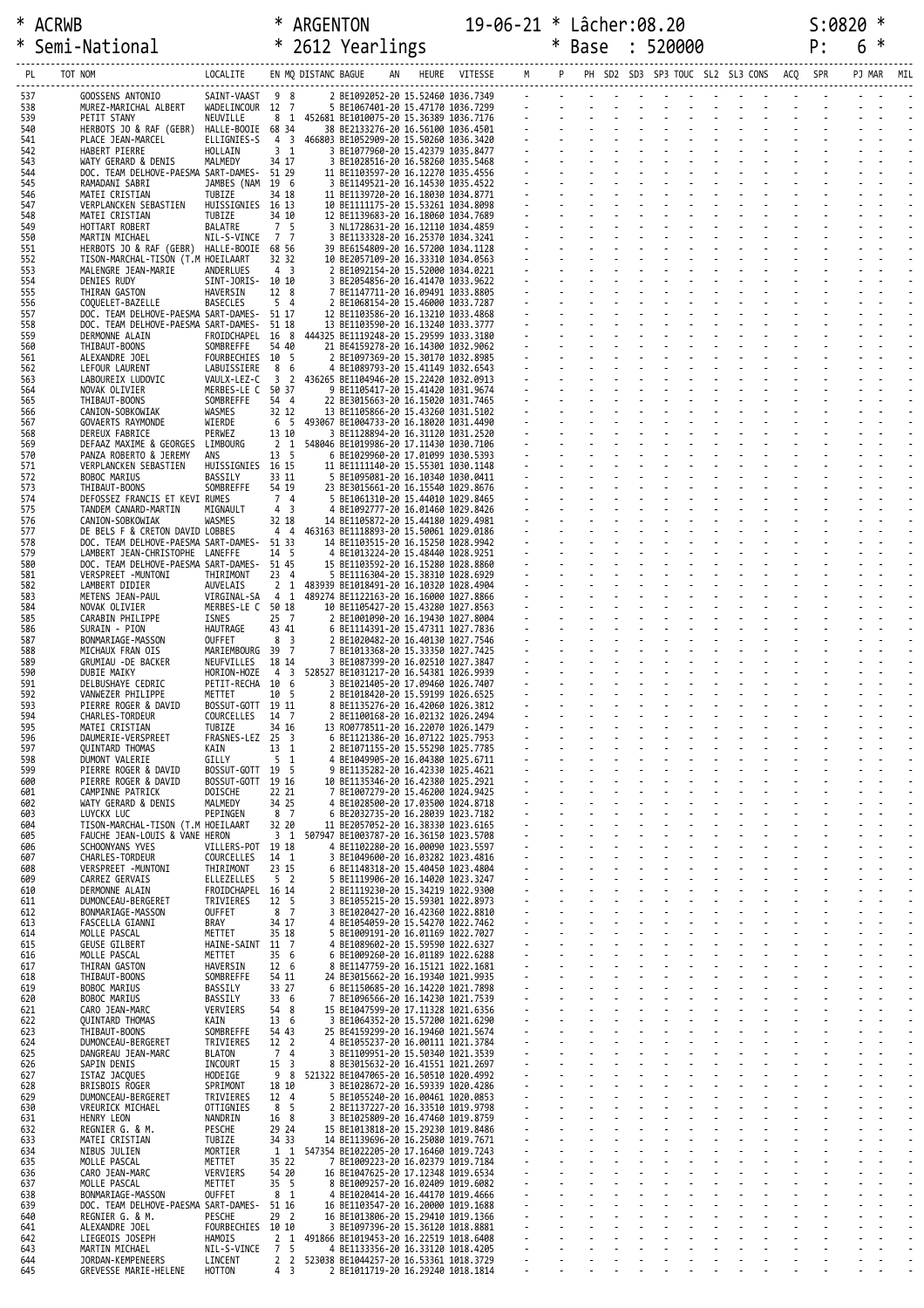| ∗          |         | Semi-National                                                   |                                      |                         |                     | * 2612 Yearlings                                                                  |                                 |                      | * Base | 520000 |                                                       |               | P: |     |
|------------|---------|-----------------------------------------------------------------|--------------------------------------|-------------------------|---------------------|-----------------------------------------------------------------------------------|---------------------------------|----------------------|--------|--------|-------------------------------------------------------|---------------|----|-----|
| PL         | TOT NOM |                                                                 | LOCALITE                             |                         | EN MQ DISTANC BAGUE |                                                                                   |                                 | HEURE VITESSE M P    |        |        | PH SD2 SD3 SP3 TOUC SL2 SL3 CONS ACQ SPR              |               |    | MIL |
| 646        |         | DUNON THEO                                                      | <b>JUPRELLE</b>                      |                         |                     | 1 1 541548 BE1039172-20 17.12000 1017.9474                                        |                                 |                      |        |        | والموارد والموارد والموارد والموارد والموارد والموارد |               |    |     |
| 647<br>648 |         | DE KEYSER-DETHIER<br>DOC. TEAM DELHOVE-PAESMA SART-DAMES- 51 22 | SOUMAGNE                             | $20^{2}$                |                     | 6 BE1021048-20 17.11290 1016.9538<br>17 BE1103532-20 16.21080 1016.7680           |                                 |                      |        |        |                                                       |               |    |     |
| 649        |         | VANWEZER PHILIPPE                                               | METTET                               | 10 2                    |                     | 3 BE1018406-20 16.03509 1016.6556                                                 |                                 |                      |        |        |                                                       |               |    |     |
| 650<br>651 |         | SCHOONYANS YVES<br>SCHOONYANS YVES                              | VILLERS-POT<br>VILLERS-POT 19 14     | 19 2                    |                     | 5 BE1102244-20 16.03170 1016.6370<br>6 BE1102233-20 16.03230 1016.4177            |                                 |                      |        |        |                                                       |               |    |     |
| 652<br>653 |         | SURAIN - PION<br>ANDRY JACQUES                                  | HAUTRAGE<br><b>CUESMES</b>           | 43 4<br>8 6             |                     | 7 BE1114349-20 15.52341 1016.3150<br>3 BE1125233-20 15.52040 1016.2506            |                                 |                      |        |        |                                                       |               |    |     |
| 654<br>655 |         | THIBAUT-BOONS<br>CARO JEAN-MARC                                 | SOMBREFFE<br>VERVIERS                | 54 48<br>54 22          |                     | 26 BE4159277-20 16.22180 1016.2015<br>17 BE1044794-20 17.14238 1016.1871          |                                 |                      |        |        |                                                       |               |    |     |
| 656        |         | <b>FAES JEAN PIERRE</b>                                         | HOUYET                               | 6 <sub>1</sub>          |                     | 2 BE1007264-20 16.04451 1016.0136                                                 |                                 |                      |        |        |                                                       |               |    |     |
| 657<br>658 |         | MARIT CHRISTOPHE<br>CARO JEAN-MARC                              | CORROY-LE-G 11 9<br>VERVIERS         | 54 37                   |                     | 3 BE1133756-20 16.37060 1015.8761<br>18 BE1047598-20 17.14358 1015.8069           |                                 |                      |        |        |                                                       |               |    |     |
| 659<br>660 |         | CARABIN PHILIPPE<br>HENRY LEON                                  | ISNES<br>NANDRIN                     | 25 <sub>5</sub><br>16 4 |                     | 3 BE1001106-20 16.25270 1015.6618<br>4 BE1025704-20 16.49580 1015.4762            |                                 |                      |        |        |                                                       |               |    |     |
| 661<br>662 |         | SAPIN DENIS<br><b>GARIN THIERRY</b>                             | INCOURT<br>CASTEAU (SO               | 15 9<br>5 <sup>3</sup>  |                     | 9 BE1126409-20 16.44480 1015.4398<br>469779 BE1105763-20 16.03030 1014.5319       |                                 |                      |        |        |                                                       |               |    |     |
| 663        |         | BOBOC MARIUS                                                    | BASSILY                              | 33 23                   |                     | 8 BE2136622-20 16.17550 1014.1998                                                 |                                 |                      |        |        |                                                       |               |    |     |
| 664<br>665 |         | <b>GENOT PATRICK</b><br>DEREUX FABRICE                          | AUVELAIS<br>PERWEZ                   | 7 7<br>13 <sup>3</sup>  |                     | 2 BE1012866-20 16.15529 1013.9306<br>4 BE1128890-20 16.39460 1013.5750            |                                 |                      |        |        |                                                       |               |    |     |
| 666<br>667 |         | CARO JEAN-MARC<br>MALENGRE JEAN-MARIE                           | VERVIERS<br>ANDERLUES                | 54 47<br>$4 \quad 1$    |                     | 19 BE1047646-20 17.15568 1013.2482<br>3 BE1092155-20 16.01170 1013.2124           |                                 |                      |        |        |                                                       |               |    |     |
| 668<br>669 |         | ESMANNE E.-DEFERT T.<br>CAMPINNE PATRICK                        | FORCHIES-LA<br>DOISCHE               | 7 5<br>22 14            |                     | 2 BE4018077-20 16.05489 1012.8377<br>8 BE1006187-20 15.51530 1012.3542            |                                 |                      |        |        |                                                       |               |    |     |
| 670        |         | DEFRENE THIERRY                                                 | ONOZ                                 | 9 7                     |                     | 488684 BE1000109-20 16.22440 1012.3270                                            |                                 |                      |        |        |                                                       |               |    |     |
| 671<br>672 |         | DEPELCHIN JEAN-MARIE<br>CARO JEAN-MARC                          | RONQUIERES<br>VERVIERS               | 5 <sub>5</sub><br>54 49 |                     | 486142 BE1087553-20 16.20339 1011.6051<br>20 BE1047537-20 17.17018 1011.2042      |                                 |                      |        |        |                                                       |               |    |     |
| 673<br>674 |         | LAMBERT JEAN-CHRISTOPHE LANEFFE<br>MOREAU LUDOVIC               | AUDREGNIES                           | 14 13<br>14 13          |                     | 5 BE1013250-20 15.56380 1011.1242<br>3 BE1091676-20 15.44150 1011.0366            |                                 |                      |        |        |                                                       |               |    |     |
| 675<br>676 |         | DONNAY VINCENT<br>BOBOC MARIUS                                  | LAMBERMONT<br>BASSILY                | 7 5<br>33 21            |                     | 543100 BE1023042-20 17.17220 1010.6693<br>9 BE2117285-20 16.19370 1010.6050       |                                 |                      |        |        |                                                       |               |    |     |
| 677        |         | GOVAERTS RAYMONDE                                               | WIERDE                               | 6 6                     |                     | 2 BE1004731-20 16.27540 1010.5903                                                 |                                 |                      |        |        |                                                       |               |    |     |
| 678<br>679 |         | NOVAK OLIVIER<br>1.00 CARO JEAN-MARC                            | MERBES-LE C 50 22<br>VERVIERS        | 54 13                   |                     | 11 BE1105482-20 15.51060 1010.4633<br>21 BE1047716-20 17.17318 1010.2636          |                                 |                      |        |        | $-100$                                                |               |    |     |
| 680<br>681 |         | NELSON V & N LOFT<br>VANMULDER ERIK VANDEN BO HALLE             | <b>BIERGHES</b>                      | 20 9                    |                     | 20 14 491881 BE1139819-20 16.26549 1010.1989<br>3 BE2119297-20 16.34001 1009.8853 |                                 |                      |        |        |                                                       |               |    |     |
| 682<br>683 |         | DOC. TEAM DELHOVE-PAESMA SART-DAMES-<br>AELGOET JEAN-MICHEL     | ERPION                               | 51 26<br>7 6            |                     | 18 BE1103608-20 16.24260 1009.8417<br>3 BE1097706-20 15.46150 1009.8375           |                                 |                      |        |        |                                                       |               |    |     |
| 684        |         | LAGEOT FRANCINE                                                 | HERSTAL                              | 11 2                    |                     | 4 BE1123690-20 17.14560 1009.8174                                                 |                                 |                      |        |        |                                                       |               |    |     |
| 685<br>686 |         | CAMPINNE PATRICK<br>LAMBERT JEAN-CHRISTOPHE                     | DOISCHE<br>LANEFFE                   | 224<br>14 14            |                     | 9 BE1006207-20 15.53080 1009.5616<br>6 BE1013239-20 15.57220 1009.5030            |                                 |                      |        |        |                                                       |               |    |     |
| 687<br>688 |         | KOCKELMANS VINCENT<br>THIBAUT-BOONS                             | AVENNES<br>SOMBREFFE                 | 27 18<br>54 53          |                     | 15 BE1004144-20 16.53090 1009.3306<br>27 BE4159300-20 16.25550 1008.6380          |                                 |                      |        |        |                                                       |               |    |     |
| 689<br>690 |         | DERMONNE ALAIN<br>CANION-SOBKOWIAK                              | FROIDCHAPEL<br>WASMES                | 16 1<br>32 2            |                     | 3 BE1119239-20 15.40349 1008.4963<br>15 BE1105871-20 15.53500 1007.8722           |                                 |                      |        |        |                                                       |               |    |     |
| 691        |         | BOBOC MARIUS                                                    | BASSILY                              | 33 24                   |                     | 10 BE1095088-20 16.20580 1007.7684                                                |                                 |                      |        |        |                                                       |               |    |     |
| 692<br>693 |         | DEVOS JEAN-PIERRE<br>DELBRUYERE ROGER (VEUVE) SOLRE-SUR-S 15 8  | LE ROUX                              | 15 15                   |                     | 3 BE1012498-20 16.13220 1007.6692<br>453892 BE1106062-20 15.50292 1007.5592       |                                 |                      |        |        |                                                       |               |    |     |
| 694<br>695 |         | DOC. TEAM DELHOVE-PAESMA SART-DAMES-<br>CARABIN PHILIPPE        | ISNES                                | 51 6<br>$25 - 4$        |                     | 19 BE1103560-20 16.25400 1007.2773<br>4 001001111-20 16.29310 1007.2241           |                                 |                      |        |        |                                                       |               |    |     |
| 696<br>697 |         | DETAL MICHEL<br>COLIN LEON                                      | <b>FOCANT</b><br>ANHEE               | 12 11<br>6 <sub>1</sub> |                     | 2 BE1007763-20 16.05240 1007.1874<br>2 BE1009693-20 16.13091 1006.9393            |                                 |                      |        |        |                                                       |               |    |     |
| 698        |         | PARENT-BERWAER                                                  | LE ROUX                              | 9 <sub>3</sub>          |                     | 3 BE1018199-20 16.14140 1006.6226                                                 |                                 |                      |        |        |                                                       |               |    |     |
| 699<br>700 |         | DAGNEAUX GABRIEL<br>REGNIER G. & M.                             | FROIDCHAPEL<br>PESCHE                | 7 1<br>29 28            |                     | 3 BE1097122-20 15.41491 1006.6174<br>17 BE1082189-20 15.35060 1006.4491           |                                 |                      |        |        |                                                       |               |    |     |
| 701<br>702 |         | LAMBERT JEAN-CHRISTOPHE LANEFFE<br>THIBAUT-BOONS                | SOMBREFFE                            | 14 11<br>54 28          |                     | 7 BE1013266-20 15.58510 1006.2395<br>28 BE3015659-20 16.27060 1006.1876           |                                 |                      |        |        |                                                       |               |    |     |
| 703<br>704 |         | FAES JEAN PIERRE                                                | <b>HOUYET</b>                        | 6 3                     |                     | 3 BE1008015-20 16.09181 1006.1631                                                 |                                 |                      |        |        |                                                       |               |    |     |
| 705        |         | LESSIRE DIDIER<br>DE KEYSER-DETHIER                             | <b>HOUYET</b><br>SOUMAGNE            | 20 6                    |                     | 3 1 472032 BE1008914-20 16.09199 1005.7536                                        | BE1021052-20 17.17440 1005.1339 |                      |        |        |                                                       |               |    |     |
| 706<br>707 |         | VERPLANCKEN SEBASTIEN<br>NELSON V & N LOFT                      | HUISSIGNIES 16 14<br><b>BIERGHES</b> | 20 10                   |                     | 12 BE1111135-20 16.06521 1005.0350<br>2 BE1139825-20 16.29429 1004.4230           |                                 |                      |        |        |                                                       |               |    |     |
| 708<br>709 |         | MOREAU LUDOVIC<br>JORDAN-KEMPENEERS                             | AUDREGNIES<br>LINCENT                | 14 2<br>2 <sub>1</sub>  |                     | 4 BE1091710-20 15.47120 1004.3672<br>2 BE1044280-20 17.00461 1004.3583            |                                 |                      |        |        |                                                       |               |    |     |
| 710<br>711 |         | MICHAUX FRAN OIS<br>DERARD VICTOR                               | MARIEMBOURG<br>HAMOIS                | 39 30<br>4 <sup>3</sup> |                     | 8 BE1013359-20 15.43450 1004.1961<br>491856 BE1019427-20 16.30110 1003.4123       |                                 |                      |        |        |                                                       |               |    |     |
| 712        |         | GOMAND DIDIER                                                   | EGHEZEE                              | 6 <sup>3</sup>          |                     | 4 BE1004275-20 16.48520 1002.8128                                                 |                                 |                      |        |        |                                                       |               |    |     |
| 713<br>714 |         | MOLLE PASCAL<br>WATY GERARD & DENIS                             | METTET<br>MALMEDY                    | 35 15<br>34 29          |                     | 9 BE1009261-20 16.10279 1002.7398<br>5 BE1028467-20 17.15240 1002.7307            |                                 |                      |        |        |                                                       |               |    |     |
| 715<br>716 |         | DOC. TEAM DELHOVE-PAESMA SART-DAMES-<br>DAMRY-DEPIERREUX        | RETINNE                              | 51 48<br>9 <sub>3</sub> |                     | 20 BE1103593-20 16.27540 1002.6665<br>3 BE1042528-20 17.18381 1002.5472           |                                 |                      |        |        |                                                       |               |    |     |
| 717<br>718 |         | CHARLES-TORDEUR<br>CROWET VALERY                                | COURCELLES<br>PESCHE                 | 14 2<br>7 <sub>5</sub>  |                     | 4 BE1100122-20 16.13132 1002.3942<br>3 BE1013612-20 15.36261 1002.3394            |                                 |                      |        |        |                                                       |               |    |     |
| 719        |         | DE NORRE-COLLIN                                                 | RANSART                              | 28 9                    |                     | 4 BE1107470-20 16.17411 1002.1500                                                 |                                 |                      |        |        |                                                       |               |    |     |
| 720<br>721 |         | SCHOONYANS YVES<br>CARO JEAN-MARC                               | VILLERS-POT<br>VERVIERS              | 19 10<br>54 43          |                     | 7 BE1102274-20 16.10100 1001.7533<br>22 BE1047682-20 17.22118 1001.5683           |                                 |                      |        |        |                                                       |               |    |     |
| 722<br>723 |         | NELSON V & N LOFT<br>BOBOC MARIUS                               | <b>BIERGHES</b><br>BASSILY           | 20 7<br>33 5            |                     | 3 BE1139863-20 16.31099 1001.4578<br>11 BE1095009-20 16.24030 1001.3490           |                                 |                      |        |        |                                                       |               |    |     |
| 724<br>725 |         | <b>GENOT PATRICK</b><br>STIENS-SAMPERS                          | AUVELAIS<br>LEMBEEK                  | $\overline{7}$<br>18 2  | 5                   | 3 BE1012861-20 16.21599 1001.0636<br>2 BE2135023-20 16.35390 1000.9402            |                                 |                      |        |        |                                                       |               |    |     |
| 726        |         | 2.50 CARO JEAN-MARC                                             | VERVIERS                             | 54 16                   |                     | 23 BE1047748-20 17.22338 1000.8914                                                |                                 |                      |        |        |                                                       | 250<br>$\sim$ |    |     |
| 727<br>728 |         | VERSPREET -MUNTONI<br>RAMADANI SABRI                            | THIRIMONT<br>JAMBES (NAM 19 19       | 23 17                   |                     | 7 BE1116247-20 15.50420 1000.8853<br>4 BE1003914-20 16.31310 1000.4117            |                                 |                      |        |        |                                                       |               |    |     |
| 729<br>730 |         | MARIT CHRISTOPHE<br>PORTUGAELS JOHAN                            | CORROY-LE-G 11 1<br>CHENEE           | 7 <sub>5</sub>          |                     | 4 BE1133780-20 16.44560 1000.1162<br>534730 BE1045093-20 17.14430 1000.0249       |                                 |                      |        |        |                                                       |               |    |     |
| 731<br>732 |         | RAMADANI SABRI<br>WATY GERARD & DENIS                           | JAMBES (NAM 19 15<br>MALMEDY         | 34 32                   |                     | 5 BE1003925-20 16.31430 1000.0047<br>6 FR0253208-20 17.16570 999.8361             |                                 |                      |        |        |                                                       |               |    |     |
| 733        |         | 2.50 CARO JEAN-MARC                                             | VERVIERS                             | 54 18                   |                     | 24 BE1047708-20 17.23199                                                          |                                 | 999.4761             |        |        |                                                       | 250           |    |     |
| 734<br>735 |         | <b>DENIES RUDY</b><br>SALEMBIER PIERRE-MICHEL PONTILLAS (       | SINT-JORIS-                          | 10 7<br>$\overline{7}$  | 5                   | 4 BE2054817-20 16.59060 999.4702<br>506309 BE1003603-20 16.46370                  |                                 | 999.3927             |        |        |                                                       |               |    |     |
| 736<br>737 |         | SCHOONYANS YVES<br>LECOCQ MARC                                  | VILLERS-POT<br>WAASMONT              | 19<br>7 <sub>1</sub>    | - 5                 | 8 BE1102249-20 16.11200<br>525240 BE2047819-20 17.05571 998.6469                  |                                 | 999.2737             |        |        |                                                       |               |    |     |
| 738<br>739 |         | VERPLANCKEN SEBASTIEN<br>DUMONCEAU SEBASTIEN                    | HUISSIGNIES 16 1<br><b>HORRUES</b>   | 10                      | $\overline{2}$      | 13 BE1111128-20 16.09540<br>480662 BE1085568-20 16.21249                          |                                 | 998.5508<br>998.4359 |        |        |                                                       |               |    |     |
| 740        |         | BONNECHERE VINCENT                                              | WAREMME                              | 17                      | 6                   | 4 BE1032909-20 17.12420 998.3199                                                  |                                 |                      |        |        |                                                       |               |    |     |
| 741<br>742 |         | ALEXANDRE JOEL<br>ALLEMEERSCH ANDRE                             | FOURBECHIES 10<br>POTTES             | 9 <sub>5</sub>          | 6                   | 4 BE1097375-20 15.45130 998.2533<br>6 BE1065862-20 16.18533                       |                                 | 997.8401             |        |        |                                                       |               |    |     |
| 743<br>744 |         | VERSPREET - MUNTONI<br>DE NORRE-COLLIN                          | THIRIMONT<br>RANSART                 | 23 16<br>28 5           |                     | 8 BE1116311-20 15.52080 997.7123<br>5 BE1049366-20 16.19501 997.6596              |                                 |                      |        |        |                                                       |               |    |     |
| 745<br>746 |         | THOMAS FABRICE & DERYCKE HEER<br>LOVINY CHRISTIAN               | SOMMIERE                             | 6 <sub>1</sub><br>13 12 |                     | 463123 BE1006357-20 16.04140<br>5 BE1009746-20 16.15221 997.1867                  |                                 | 997.6082             |        |        |                                                       |               |    |     |
| 747<br>748 |         | CROWET VALERY<br>DENTENEER DANIEL                               | PESCHE<br>PERONNES-LE 10 8           | 7 4                     |                     | 4 BE1013602-20 15.38451 997.0469<br>4 BE1092171-20 16.09101                       |                                 | 996.7531             |        |        |                                                       |               |    |     |
| 749        |         | DELAERE-DE WISPELAERE-DR GHLIN                                  |                                      | 38 30                   |                     | 4 BE1085087-20 16.04090                                                           |                                 | 996.7252             |        |        |                                                       |               |    |     |
| 750<br>751 |         | 2.50 CARO JEAN-MARC<br>BONNECHERE VINCENT                       | VERVIERS<br>WAREMME                  | 54 3<br>17 <sub>5</sub> |                     | 25 BE1047660-20 17.24569<br>5 BE1032906-20 17.13420                               |                                 | 996.5110<br>996.4493 |        |        |                                                       | 250<br>$\sim$ |    |     |
| 752<br>753 |         | DELBUSHAYE CEDRIC<br>DOC. TEAM DELHOVE-PAESMA SART-DAMES-       | PETIT-RECHA                          | 10 2<br>51 20           |                     | 4 BE1021457-20 17.26030<br>21 BE1103565-20 16.31080 996.0656                      |                                 | 996.1231             |        |        |                                                       |               |    |     |
| 754        |         | WATY GERARD & DENIS                                             | MALMEDY                              | 34 34                   |                     | 7 BE1028442-20 17.19110 995.6947                                                  |                                 |                      |        |        |                                                       |               |    |     |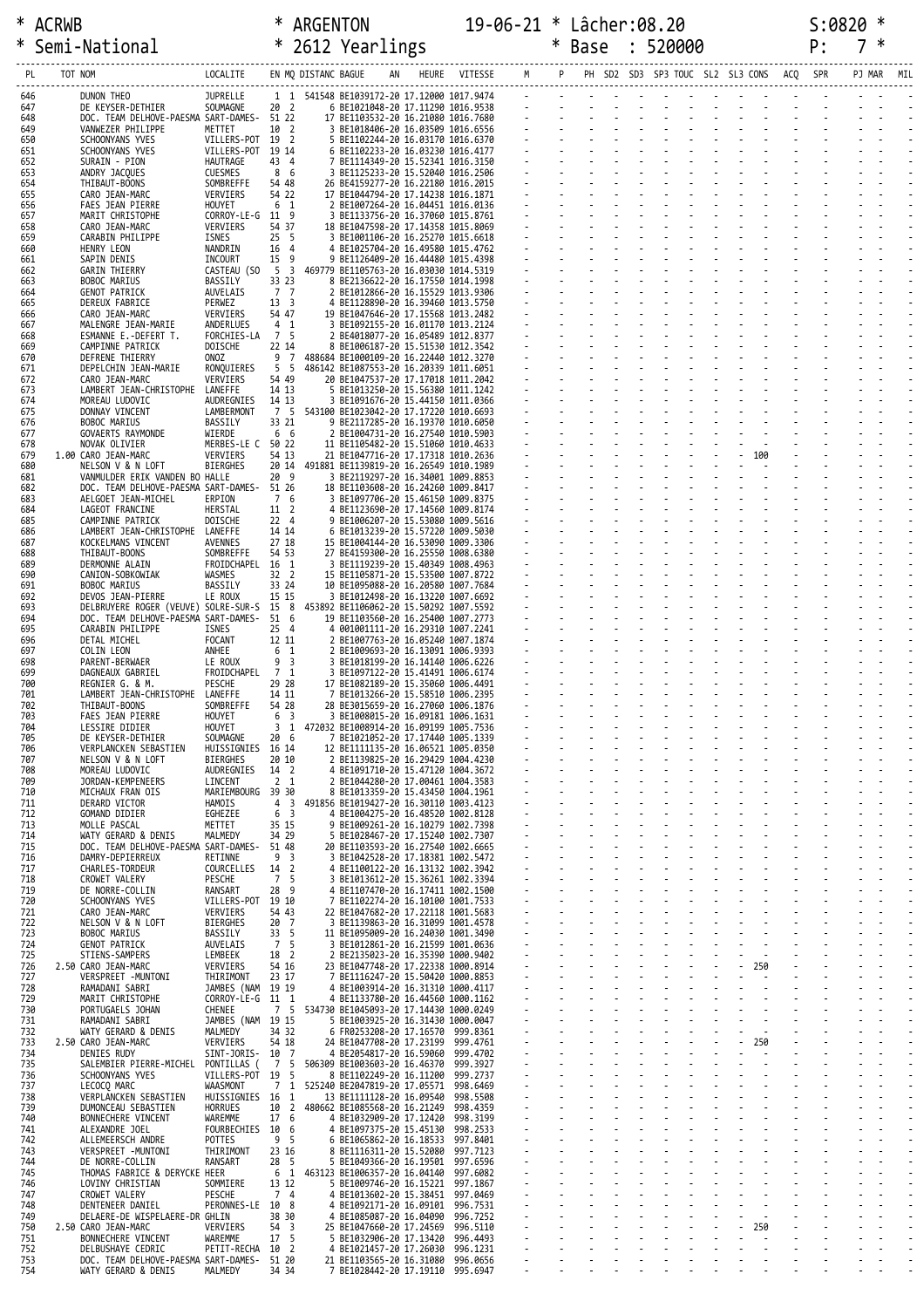| ∗          | Semi-National                                                 |                                   |                                          |                     | * 2612 Yearlings |                                                                  |                      |  | <b>Base</b> | 520000 |                                          | P:     | 8      | ∗              |     |
|------------|---------------------------------------------------------------|-----------------------------------|------------------------------------------|---------------------|------------------|------------------------------------------------------------------|----------------------|--|-------------|--------|------------------------------------------|--------|--------|----------------|-----|
| PL.        | TOT NOM                                                       | LOCALITE                          |                                          | EN MQ DISTANC BAGUE |                  | HEURE                                                            | VITESSE              |  |             |        | PH SD2 SD3 SP3 TOUC SL2 SL3 CONS ACQ SPR |        | PJ MAR |                | MIL |
| 755        | DEVOS JEAN-PIERRE                                             | LE ROUX                           | 15 8                                     |                     |                  | 4 BE1012427-20 16.19050                                          | 995.6452             |  |             |        |                                          | $\sim$ |        |                |     |
| 756<br>757 | MACAUX GUY<br>JAMART MARC                                     | ROSEE<br>SEILLES                  | 9 8<br>2 <sub>1</sub>                    |                     |                  | 3 BE1006402-20 16.06311<br>2 BE1003809-20 16.46370               | 995.4636<br>995.0265 |  |             |        |                                          |        |        |                |     |
| 758        | DE KEYSER-DETHIER                                             | SOUMAGNE                          | 20 5                                     |                     |                  | 8 BE1021079-20 17.23120                                          | 995.0184             |  |             |        |                                          |        |        |                |     |
| 759<br>760 | MOREAU LUDOVIC<br>CARO JEAN-MARC                              | AUDREGNIES<br>VERVIERS            | 14 3<br>54 41                            |                     |                  | 5 BE1091720-20 15.51280<br>26 BE1047557-20 17.25569              | 994.8752<br>994.6857 |  |             |        |                                          |        |        |                |     |
| 761<br>762 | LAMBERT CORENTIN<br>DENTENEER DANIEL                          | ITTRE<br>PERONNES-LE              | 10 9<br>- 9<br>10                        |                     |                  | 488893 BE1136428-20 16.31409<br>5 BE1092194-20 16.10201          | 994.3283<br>994.2807 |  |             |        |                                          |        |        |                |     |
| 763        | MOLLE PASCAL                                                  | METTET                            | 35 10                                    |                     |                  | 10 BE1009155-20 16.14359                                         | 994.0069             |  |             |        |                                          |        |        |                |     |
| 764<br>765 | BOBOC MARIUS<br>BAERT-DEBUSSCHERE                             | BASSILY<br>TOURNAI                | 33 4<br>16 8                             |                     |                  | 12 BE1095008-20 16.27380<br>6 BE4181560-20 16.04069              | 993.9907<br>993.8808 |  |             |        |                                          |        |        |                |     |
| 766<br>767 | BOBOC MARIUS<br>PARENT-BERWAER                                | BASSILY<br>LE ROUX                | 33 32<br>9 6                             |                     |                  | 13 BE1096574-20 16.27430<br>4 BE1012240-20 16.20320              | 993.8209<br>993.4254 |  |             |        |                                          |        |        |                |     |
| 768<br>769 | HOSSELET BENOIT<br>CANION-SOBKOWIAK                           | FRAIRE<br>WASMES                  | 4 <sup>3</sup><br>32 10                  |                     |                  | 3 BE1009722-20 16.04239<br>16 BE1105860-20 16.00360              | 993.1862<br>993.0656 |  |             |        |                                          |        |        |                |     |
| 770        | KOCKELMANS VINCENT                                            | AVENNES                           | 27 <sub>5</sub>                          |                     |                  | 16 BE1004340-20 17.01420                                         | 992.7890             |  |             |        |                                          |        |        |                |     |
| 771<br>772 | DETAL MICHEL<br>ANDRY JACQUES                                 | FOCANT<br>CUESMES                 | 12 6<br>8 5                              |                     |                  | 3 BE1007758-20 16.12110<br>4 BE1055522-20 16.02470               | 992.7182<br>992.7173 |  |             |        |                                          |        |        |                |     |
| 773<br>774 | DUMONCEAU-BERGERET<br>TEAM SILVA-TAVARES                      | TRIVIERES<br><b>FLEURUS</b>       | 12 1<br>4 2                              |                     |                  | 6 BE1055245-20 16.13341<br>2 BE6027809-20 16.24169               | 992.5136<br>992.2676 |  |             |        |                                          |        |        |                |     |
| 775        | HERBOTS JO & RAF (GEBR)                                       | HALLE-BOOIE 68 63                 |                                          |                     |                  | 40 BE6109569-20 17.19100                                         | 992.2368             |  |             |        |                                          |        |        |                |     |
| 776<br>777 | DETAL MICHEL<br>GRAINDORGE GEORGES                            | FOCANT<br>ENGIS                   | 12 1<br>$1\quad1$                        |                     |                  | 4 BE1007777-20 16.12350<br>520354 BE1025953-20 17.04430          | 991.8780<br>991.6857 |  |             |        |                                          |        |        |                |     |
| 778<br>779 | LAGEOT FRANCINE<br>GUILLEAUME-MEISTER                         | HERSTAL<br><b>BLATON</b>          | 11 8<br>9<br>- 6                         |                     |                  | 5 BE1123643-20 17.24430<br>2 BE1110175-20 16.03150               | 991.6807<br>991.6460 |  |             |        |                                          |        |        |                |     |
| 780        | POPULAIRE JEAN-MARIE                                          | BERNISSART                        | 6 1                                      |                     |                  | 457003 BE1078725-20 16.01001                                     | 991.3261             |  |             |        |                                          |        |        |                |     |
| 781<br>782 | DOC. TEAM DELHOVE-PAESMA SART-DAMES-<br>GARIN ARNAUD          | VILLERS-PER                       | 51 15<br>4 2                             |                     |                  | 22 BE1103600-20 16.33300<br>486262 BE1104174-20 16.30450         | 991.2888<br>990.8548 |  |             |        |                                          |        |        |                |     |
| 783<br>784 | HERBOTS JO & RAF (GEBR)<br>SURAIN - PION                      | HALLE-BOOIE 68 61<br>HAUTRAGE     | 43 9                                     |                     |                  | 41 BE6109560-20 17.19560<br>8 BE1114311-20 16.04131              | 990.8279<br>990.8096 |  |             |        |                                          |        |        |                |     |
| 785        | MUREZ-MARICHAL ALBERT                                         | WADELINCOUR 12 10                 |                                          |                     |                  | 6 BE1067409-20 16.08040                                          | 990.6965             |  |             |        |                                          |        |        |                |     |
| 786<br>787 | LAMBERT JEAN-CHRISTOPHE<br>LAMBERT JEAN-CHRISTOPHE            | LANEFFE<br>LANEFFE                | 14 4<br>14 2                             |                     |                  | 8 BE1013256-20 16.06050<br>9 BE1013253-20 16.06140               | 990.6233<br>990.3046 |  |             |        |                                          |        |        |                |     |
| 788<br>789 | VERSPREET -MUNTONI<br><b>DEFRENE THIERRY</b>                  | THIRIMONT<br>ONOZ                 | 23 8<br>9<br>$\overline{2}$              |                     |                  | 9 BE1148316-20 15.55360<br>2 BE1000011-20 16.33380               | 990.1207<br>989.9737 |  |             |        |                                          |        |        |                |     |
| 790        | THOME JEAN-MARIE                                              | MAGNEE                            | 5<br>-5                                  |                     |                  | 2 BE1021175-20 17.23080                                          | 989.7257             |  |             |        |                                          |        |        |                |     |
| 791<br>792 | GUILLEAUME-MEISTER<br>DERMONNE ALAIN                          | <b>BLATON</b><br>FROIDCHAPEL      | 9<br>$\overline{2}$<br>16 9              |                     |                  | 3 BE1110116-20 16.04090<br>4 BE1119270-20 15.48569               | 989.7231<br>989.7019 |  |             |        |                                          |        |        |                |     |
| 793<br>794 | SENZEE JEAN-PIERRE<br>NOVAK OLIVIER                           | STREPY-BRAC<br>MERBES-LE C        | 23 3<br>50 24                            |                     |                  | 5 BE1053608-20 16.15140<br>12 BE1105420-20 16.00400              | 989.5034<br>989.4790 |  |             |        |                                          |        |        |                |     |
| 795        | CARO JEAN-MARC                                                | VERVIERS                          | 54 23                                    |                     |                  | 27 BE1047786-20 17.29019                                         | 989.0996             |  |             |        |                                          |        |        |                |     |
| 796<br>797 | RAMADANI SABRI<br>DETAL MICHEL                                | JAMBES (NAM 19 10<br>FOCANT       | 12 7                                     |                     |                  | 6 BE1014998-20 16.37110<br>5 BE1007771-20 16.14000               | 989.0094<br>988.9135 |  |             |        |                                          |        |        |                |     |
| 798<br>799 | BONNECHERE VINCENT<br>DOC. TEAM DELHOVE-PAESMA SART-DAMES-    | WAREMME                           | 17 1<br>51 38                            |                     |                  | 6 BE1032940-20 17.17480<br>23 BE1103535-20 16.34490              | 988.8527<br>988.6510 |  |             |        |                                          |        |        |                |     |
| 800        | MOREAU LUDOVIC                                                | AUDREGNIES                        | 14 1                                     |                     |                  | 6 BE1091682-20 15.54250                                          | 988.4167             |  |             |        |                                          |        |        |                |     |
| 801<br>802 | MICHAUX FRAN OIS<br>CAMPINNE PATRICK                          | MARIEMBOURG<br>DOISCHE            | 39 29<br>22 11                           |                     |                  | 9 BE1013469-20 15.50570<br>10 BE1007277-20 16.02580              | 988.1628<br>988.1187 |  |             |        |                                          |        |        |                |     |
| 803<br>804 | MUREZ-MARICHAL ALBERT<br>NOVAK OLIVIER                        | WADELINCOUR 12 11<br>MERBES-LE C  | 50 38                                    |                     |                  | 7 BE1067421-20 16.09230<br>13 BE1105496-20 16.01270              | 987.9175<br>987.7993 |  |             |        |                                          |        |        |                |     |
| 805        | MARSILLE HADRIEN                                              | OPHAIN-BOIS                       | 16 3                                     |                     |                  | 5 BE2055032-20 16.38230                                          | 987.5812             |  |             |        |                                          |        |        |                |     |
| 806<br>807 | DOC. TEAM DELHOVE-PAESMA SART-DAMES-<br>DE NORRE-COLLIN       | RANSART                           | 51 44<br>28 8                            |                     |                  | 24 BE1103514-20 16.35260<br>6 BE1049370-20 16.24531              | 987.4204<br>987.2691 |  |             |        |                                          |        |        |                |     |
| 808<br>809 | HENRY LEON<br>ALEXANDRE ALAIN                                 | NANDRIN<br>CH TELET               | 16 7<br>2 <sub>1</sub>                   |                     |                  | 5 BE1044713-20 17.04330<br>2 BE1106904-20 16.20570               | 987.2443<br>986.8614 |  |             |        |                                          |        |        |                |     |
| 810        | CNUDDE ERIC                                                   | TUBIZE                            | 26 17                                    |                     |                  | 5 BE1085486-20 16.38291                                          | 986.3426             |  |             |        |                                          |        |        |                |     |
| 811<br>812 | SALEMBIER PIERRE-MICHEL<br>HERBOTS JO & RAF (GEBR)            | PONTILLAS<br>HALLE-BOOIE 68 50    | 74                                       |                     |                  | 2 BE1003602-20 16.53390<br>42 BE4149664-20 17.22510              | 985.7082<br>985.5043 |  |             |        |                                          |        |        |                |     |
| 813<br>814 | LOUDECHE PHILIPPE ET ELY ROLY<br>STIENS-SAMPERS               | LEMBEEK                           | 12 2<br>18 11                            | 3                   |                  | 4 BE1006950-20 15.56160<br>BE1147827-20 16.43270                 | 985,4807<br>985.4325 |  |             |        |                                          |        |        |                |     |
| 815        | DELFOSSE JEAN-FRANCOIS                                        | WELKENRAEDT<br>ERPION             | 6<br>6<br>7 <sub>2</sub>                 |                     |                  | 553986 BE1033468-20 17.42121<br>4 BE1097700-20 15.57310          | 985.3866<br>984.9696 |  |             |        |                                          |        |        |                |     |
| 816<br>817 | AELGOET JEAN-MICHEL<br>ROCH ROBERT                            | GREZ-DOICEA                       | 10 1                                     |                     |                  | 4 BE1127717-20 17.02200                                          | 984.8041             |  |             |        |                                          |        |        |                |     |
| 818<br>819 | ROCH ROBERT<br>THIBAUT-BOONS                                  | GREZ-DOICEA<br>SOMBREFFE          | 10 8<br>54 29                            |                     |                  | 5 BE1127714-20 17.02210<br>29 BE3015651-20 16.37520              | 984.7727<br>984,4282 |  |             |        |                                          |        |        |                |     |
| 820<br>821 | DUMONCEAU SEBASTIEN<br><b>GENOT PATRICK</b>                   | <b>HORRUES</b><br>AUVELAIS        | 10 1<br>$\overline{7}$<br>$\overline{3}$ |                     |                  | 2 BE1085556-20 16.28209<br>4 BE1012798-20 16.30169               | 984,2606<br>984.1506 |  |             |        |                                          |        |        |                |     |
| 822        | MATEI CRISTIAN                                                | TUBIZE                            | 34<br>$\overline{\mathbf{3}}$            |                     |                  | 15 BE1139697-20 16.42540                                         | 983.7403             |  |             |        |                                          |        |        |                |     |
| 823<br>824 | DIERICKX CLAUDE & BEATRI FRASNES-LEZ<br>MUREZ-MARICHAL ALBERT | WADELINCOUR                       | -5<br>1<br>12 1                          |                     |                  | 477394 BE1066147-20 16.25229<br>8 BE1067424-20 16.11300          | 983.5435<br>983.4825 |  |             |        |                                          |        |        |                |     |
| 825<br>826 | SCHOONYANS YVES<br>DOC. TEAM DELHOVE-PAESMA SART-DAMES-       | VILLERS-POT                       | 19 16<br>51 41                           |                     |                  | 9 BE1102198-20 16.19000<br>25 BE1103632-20 16.37350              | 983,2797<br>983.1539 |  |             |        |                                          |        |        |                |     |
| 827        | LEFOUR LAURENT                                                | LABUISSIERE                       | 8 7                                      |                     |                  | 5 BE1089818-20 16.03279                                          | 983.1530             |  |             |        |                                          |        |        |                |     |
| 828<br>829 | MICHAUX FRAN OIS<br>HENSEN-MENTIOR                            | MARIEMBOURG<br>AUBEL              | 39 6<br>7 <sub>7</sub>                   |                     |                  | 10 BE1013319-20 15.53230<br>3 BE1046653-20 17.44110              | 982.8592<br>982.8064 |  |             |        |                                          |        |        |                |     |
| 830<br>831 | LEROY PHILIPPE ET DANNY<br>DERMONNE ALAIN                     | RACOUR<br>FROIDCHAPEL 16 11       | 10 1                                     | 3                   |                  | BE1043131-20 17.14280<br>5 BE1119262-20 15.52139 982.5163        | 982.5945             |  |             |        |                                          |        |        |                |     |
| 832        | DAMRY-DEPIERREUX                                              | RETINNE                           | 9 6                                      |                     |                  | 4 BE1042556-20 17.29371                                          | 982.5127             |  |             |        |                                          |        |        |                |     |
| 833<br>834 | MIRABELLE ADRIEN<br>REGNIER G. & M.                           | GHLIN<br>PESCHE                   | 15 5<br>29 26                            |                     |                  | 8 BE1082890-20 16.11470<br>18 BE1107628-20 15.46050              | 981.9147<br>981.6686 |  |             |        |                                          |        |        |                |     |
| 835<br>836 | CHARLES-TORDEUR<br>DELFOSSE JEAN-FRANCOIS                     | COURCELLES<br>WELKENRAEDT         | 14 13<br>6 1                             |                     |                  | 5 BE1100177-20 16.23192<br>2 BE1033426-20 17.44541               | 981.4471<br>980.6769 |  |             |        |                                          |        |        |                |     |
| 837        | THIBAUT-BOONS                                                 | SOMBREFFE                         | 54 10                                    |                     |                  | 30 BE3015652-20 16.39490                                         | 980.5875             |  |             |        |                                          |        |        |                |     |
| 838<br>839 | DEREUX FABRICE<br>DE NORRE-COLLIN                             | PERWEZ<br>RANSART                 | 13 7<br>28 <sub>2</sub>                  |                     |                  | 5 BE1128935-20 16.56440<br>BE1013635-20 16.28271                 | 980.2948<br>980.0601 |  |             |        |                                          |        |        |                |     |
| 840<br>841 | CANION-SOBKOWIAK<br>THIRAN GASTON                             | WASMES<br>HAVERSIN                | 32 14<br>12 11                           |                     |                  | 17 BE1105861-20 16.06530<br>9 BE1147727-20 16.35491 979.6653     | 979.7009             |  |             |        |                                          |        |        |                |     |
| 842        | DECAMP ANDRE                                                  | <b>SPY</b>                        | 6 6                                      |                     |                  | 3 BE1015411-20 16.38480                                          | 979.5589             |  |             |        |                                          |        |        |                |     |
| 843<br>844 | PETIT STANY<br>MATEI CRISTIAN                                 | NEUVILLE<br>TUBIZE                | 8 <sup>2</sup><br>34 30                  |                     |                  | 2 BE1010107-20 16.02119 979.4086<br>16 BE1139689-20 16.45370     | 978.4547             |  |             |        |                                          |        |        |                |     |
| 845<br>846 | DEPELCHIN JEAN-MARIE<br>MICHAUX FRAN OIS                      | RONQUIERES<br>MARIEMBOURG         | 5 <sub>1</sub><br>39 21                  |                     |                  | 2 BE1087560-20 16.36590<br>11 BE1013367-20 15.55360 978.0773     | 978.1857             |  |             |        |                                          |        |        |                |     |
| 847        | ADAM ANDRE                                                    | JODOIGNE                          | 2 <sub>2</sub>                           |                     |                  | 2 BE1127686-20 17.09400                                          | 977.9037             |  |             |        |                                          |        |        |                |     |
| 848<br>849 | COLLE ALAIN-MICHAUX GERA METTET<br>BAERT-DEBUSSCHERE          | TOURNAI                           | 12 9<br>16 12                            |                     |                  | 470029 BE1009457-20 16.20400<br>7 BE4181416-20 16.11499 977.6262 | 977.8689             |  |             |        |                                          |        |        |                |     |
| 850<br>851 | SENZEE JEAN-PIERRE<br>PIRON JOSEPH                            | STREPY-BRAC 23 20<br><b>HERVE</b> | 5 <sub>2</sub>                           |                     |                  | 6 BE1053624-20 16.21020<br>2 BE1023656-20 17.37361               | 977.5726<br>977.2334 |  |             |        |                                          |        |        |                |     |
| 852        | LECOCQ MARC                                                   | <b>WAASMONT</b>                   | 7 <sup>3</sup>                           |                     |                  | 2 BE2047826-20 17.17351 977.0362                                 |                      |  |             |        |                                          |        |        |                |     |
| 853<br>854 | DOC. TEAM DELHOVE-PAESMA SART-DAMES-<br>OPRICAN AUREL         | VIRGINAL                          | 51 30<br>11 5                            |                     |                  | 26 BE1103580-20 16.40440<br>5 BE1136282-20 16.41589              | 976.9691<br>976.8723 |  |             |        |                                          |        |        |                |     |
| 855<br>856 | COLIN LEON<br>MICHAUX FRAN OIS                                | ANHEE<br>MARIEMBOURG 39 15        | 6 3                                      |                     |                  | 3 BE1009665-20 16.27441 976.8317<br>12 BE1013441-20 15.56150     | 976.6838             |  |             |        |                                          |        |        |                |     |
| 857        | HAUBRUGE J-P                                                  | WALHAIN                           | 4 4                                      |                     |                  | 2 BE1127249-20 16.54210                                          | 976.6676             |  |             |        |                                          |        |        |                |     |
| 858<br>859 | SCHOONYANS YVES<br>HENRY LEON                                 | VILLERS-POT 19 1<br>NANDRIN       | 16 13                                    |                     |                  | 10 BE1102246-20 16.22150 976.6532<br>6 BE1025799-20 17.10240     | 976.3556             |  |             |        |                                          |        |        |                |     |
| 860<br>861 | QUINTARD THOMAS<br>DETAL MICHEL                               | KAIN<br><b>FOCANT</b>             | 13 <sup>2</sup><br>12 <sub>5</sub>       |                     |                  | 4 BE1071169-20 16.18350<br>6 BE1007742-20 16.20090               | 976.2668<br>976,2470 |  |             |        |                                          |        |        |                |     |
| 862<br>863 | HERBOTS JO & RAF (GEBR)<br>HENRY LEON                         | HALLE-BOOIE 68 22<br>NANDRIN      | 16 5                                     |                     |                  | 43 BE2133415-20 17.28070<br>7 BE1025736-20 17.10370 975.9569     | 976.0349             |  |             |        |                                          |        |        | $\overline{a}$ |     |
|            |                                                               |                                   |                                          |                     |                  |                                                                  |                      |  |             |        |                                          |        |        |                |     |